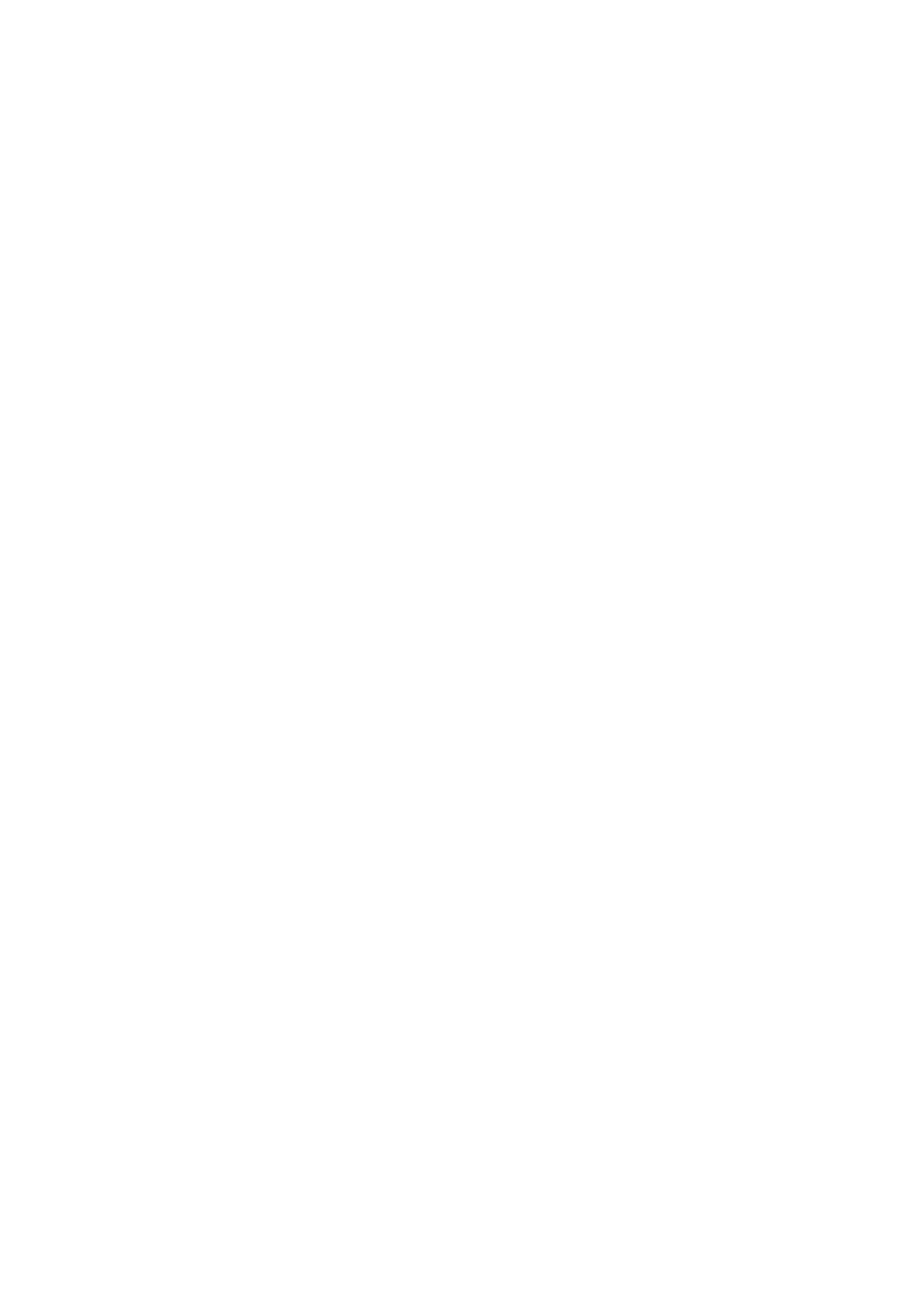NPL Report CMMT(A) 258 April 2000

# **THE INFLUENCE OF PIGMENTS ON THE MECHANICAL PROPERTIES OF HIGH DENSITY POLYETHYLENE (HDPE)**

#### **M J Lodeiro, P E Tomlins and A Pearce Centre for Materials Measurement & Technology National Physical Laboratory Teddington Middlesex TW11 0LW, UK**

#### **ABSTRACT**

It is widely known that some organic pigments affect the crystallisation behaviour of polyethylene and polypropylene. These pigments appear to act as nucleating agents and produce marked changes in microstructure that can cause excessive shrinkage and warpage in mouldings manufactured from these materials. It is suspected that these changes in morphology may also influence the mechanical performance of pigmented mouldings. This is particularly important for closures containing tensioners where functionality is critically dependent on material performance.

This report presents the results from a study on the mechanical properties of injection moulded highdensity polyethylene. The commonly used design parameters: Young's modulus, maximum yield stress, strain-to-failure and impact energy were used to characterise the effects of organic pigments (irgalite yellow and phthalocyanine blue) and processing conditions on performance.

The results show that the addition of organic pigments (in particular phthalocyanine blue) to highdensity polyethylene does affect the principal mechanical characteristics. There is also evidence to suggest that the carrier and wetting agent used to manufacture masterbatches may play an important role in modifying the effects of pigments. The presence of small amounts of phthalocyanine blue causes an increase in ductility shown by a marked reduction in Young's modulus and yield stress and an increase in failure strain. These consequences can be attributed to morphological differences in levels of crystallisation, spherulite size and number. In addition, the increase in crystallisation temperature enhances the effects of processing variables, such as molecular orientation and skin-core ratio.

These results could be used by manufacturer's to allow for changes in pigmented mouldings in design or to counter the effects induced by pigmentation through modification of processing parameters in the production cycle.

The report was prepared as part of the research undertaken at NPL for the Department of Trade and Industry funded project on "New Materials Work".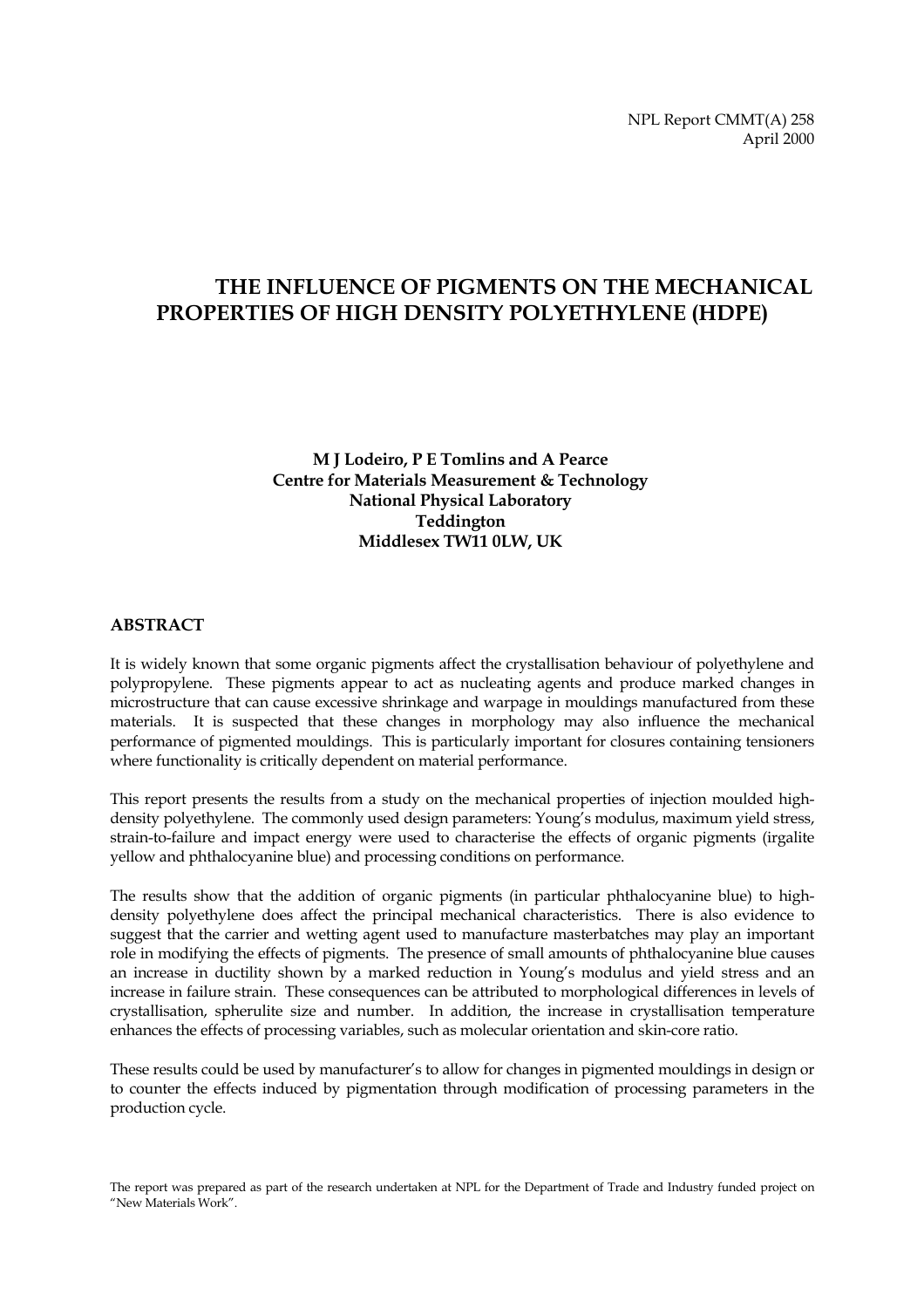Crown copyright 2000 Reproduced by permission of the Controller of HMSO

ISSN 1361 - 4061

 National Physical Laboratory Teddington, Middlesex, UK, TW11 0LW

Extracts from this report may be reproduced provided the source is acknowledged and the extract is not taken out of context.

 Approved on behalf of Managing Director, NPL, by Dr C Lea, Head of Centre for Materials Measurement and Technology.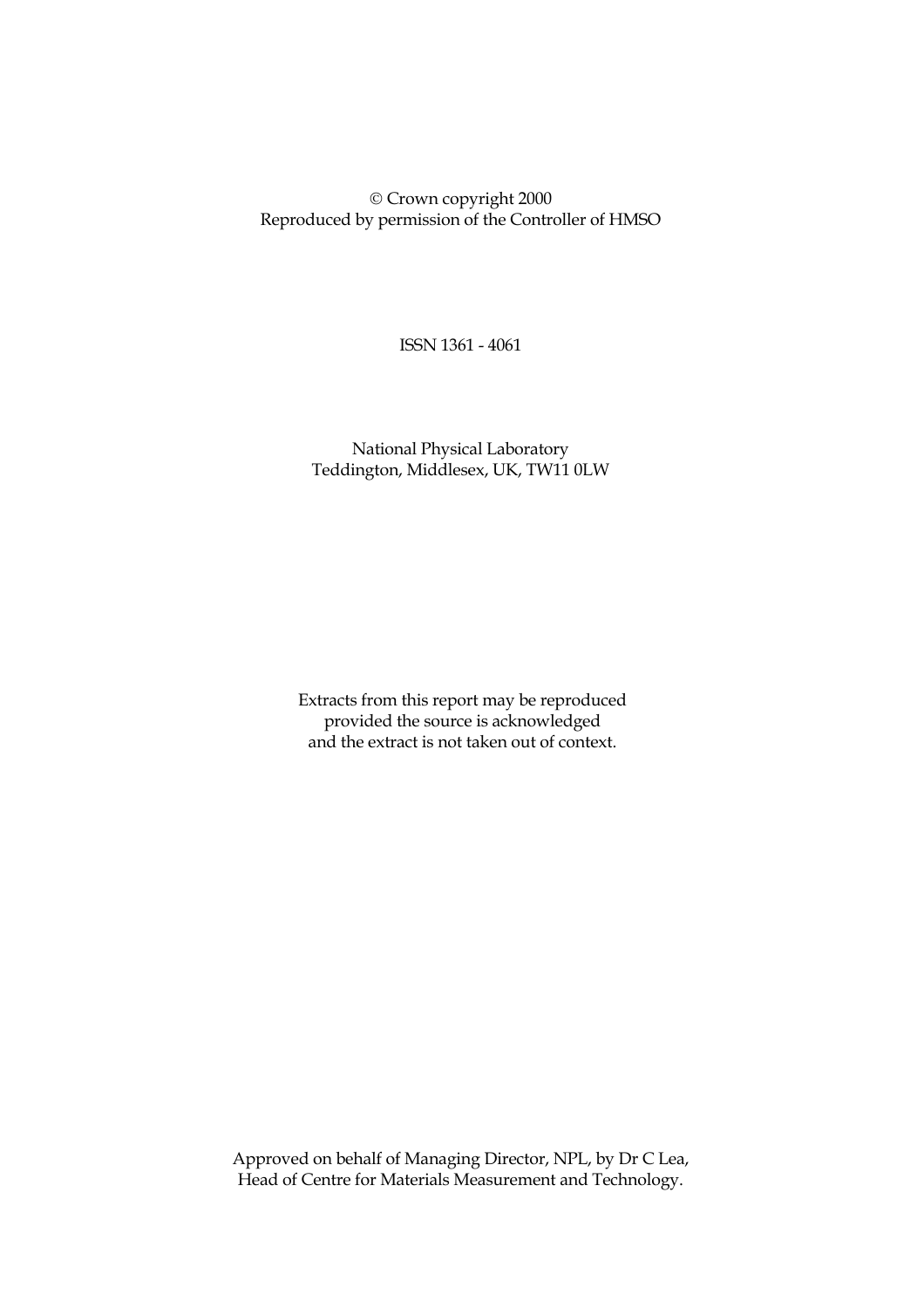# **CONTENTS**

| $\mathbf{1}$ |  |
|--------------|--|
| 2            |  |
| 2.1          |  |
| 2.2          |  |
| 2.3          |  |
| 2.4          |  |
| 2.4.1        |  |
| 2.4.2        |  |
| 2.5          |  |
| 2.5.1        |  |
| 2.5.2        |  |
| 2.5.3        |  |
| 3            |  |
| 4            |  |
| 5            |  |
|              |  |
|              |  |
|              |  |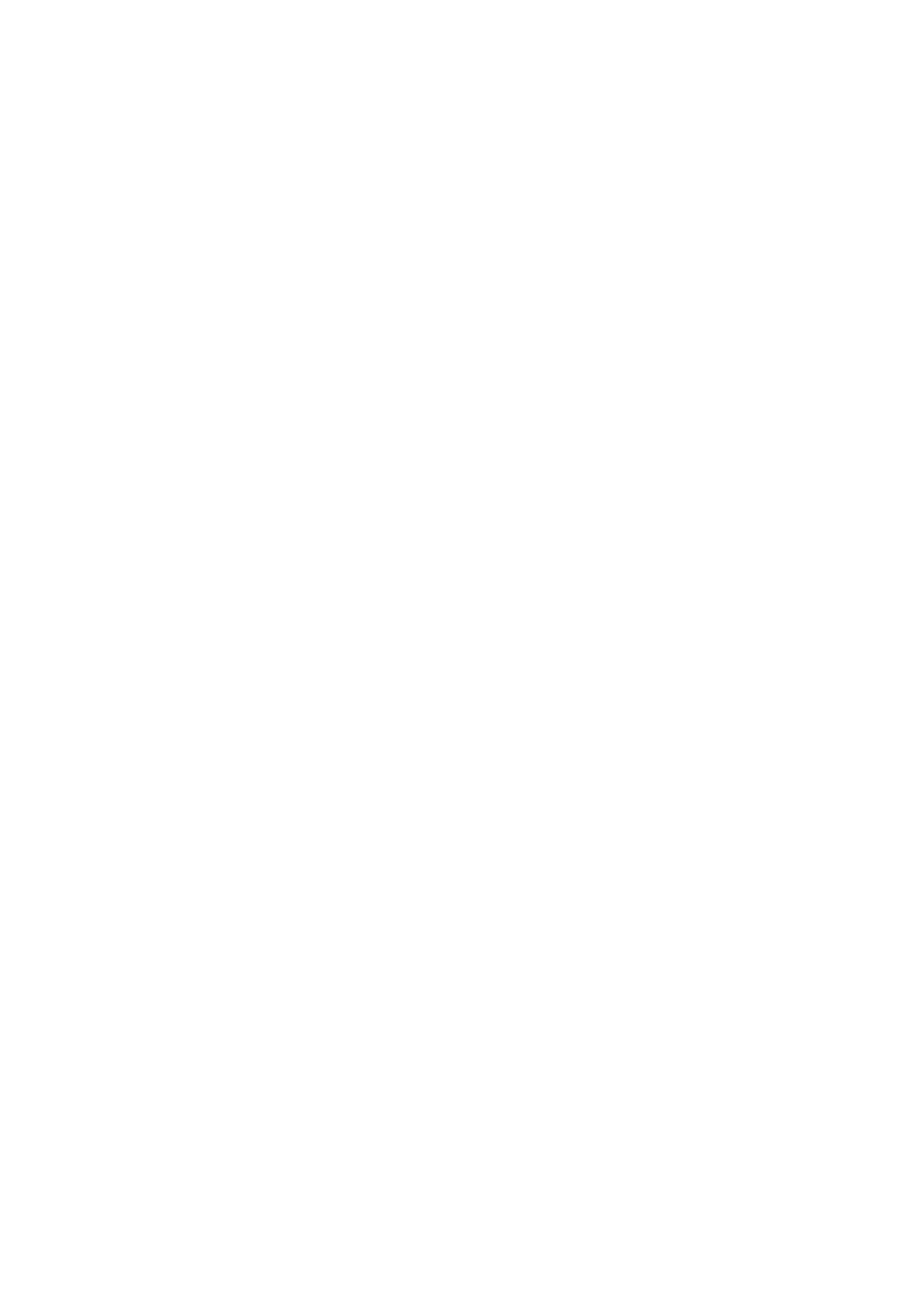### **1 INTRODUCTION**

Environmental concerns and legislation regarding the use of heavy metal based inorganic pigments are responsible for the increased use of organic pigments as colorants in the plastics industry  $1, 2$ . Despite their low cost, excellent colouring ability and lightfastness, it is well known that some of these organic pigments can cause unacceptable levels of shrinkage and warpage in mouldings manufactured from polyolefins  $3, 4$ .

We have previously demonstrated statistically significant links between different pigment types (phthalocyanine blue in particular) and both in- and out-of-plane shrinkage and warpage of a simple plate moulding  $5, 6$ . These pigments have been shown to affect the crystallisation behaviour of both polyethylene and polypropylene  $^{7, 8}$ . Studies of crystallisation behaviour have shown that phthalocyanine blue acts as a nucleating agent raising the temperature at which crystallisation can occur and significantly reducing the size of the spherulites formed. These effects are more pronounced for polypropylene than for polyethylene. These changes in the morphology are likely to be reflected in the mechanical properties of mouldings. It is known that the fracture properties of filled polypropylene are affected both by spherulite size <sup>9</sup> and changes in the skin-core ratio that are attributable to differences in processing <sup>10</sup>. This issue is of particular importance to manufacturers of closures and snap-fittings, which contain tensioners and/or tamper-proof seals where the performance of the material is critical for functionality.

In this study, we assess how different types of pigment and processing conditions affect the mechanical properties of simple plate mouldings. The mouldings are characterised on the basis of the most commonly used design parameters:

- impact energy
- Young's modulus
- maximum vield stress
- strain to failure.

# **2 EXPERIMENTAL**

The plates used in this study formed the basis of a previous investigation into dimensional stability of pigmented and un-pigmented high-density polyethylene (HDPE), moulded under a range of processing conditions.

There are potentially endless combinations of different processing conditions, pigment types, concentrations and masterbatch compositions possible. As a result, the number of pigments and processing variables considered were limited to those that have the most influence on shrinkage and warpage of mouldings <sup>5, 6, 11</sup>. These were established from trials and published literature. Further reductions were made through statistical sampling techniques (design of experiments). The range of each processing parameter investigated was defined by practical processing limitations.

The mould design, materials, processing windows and testing techniques are described briefly below.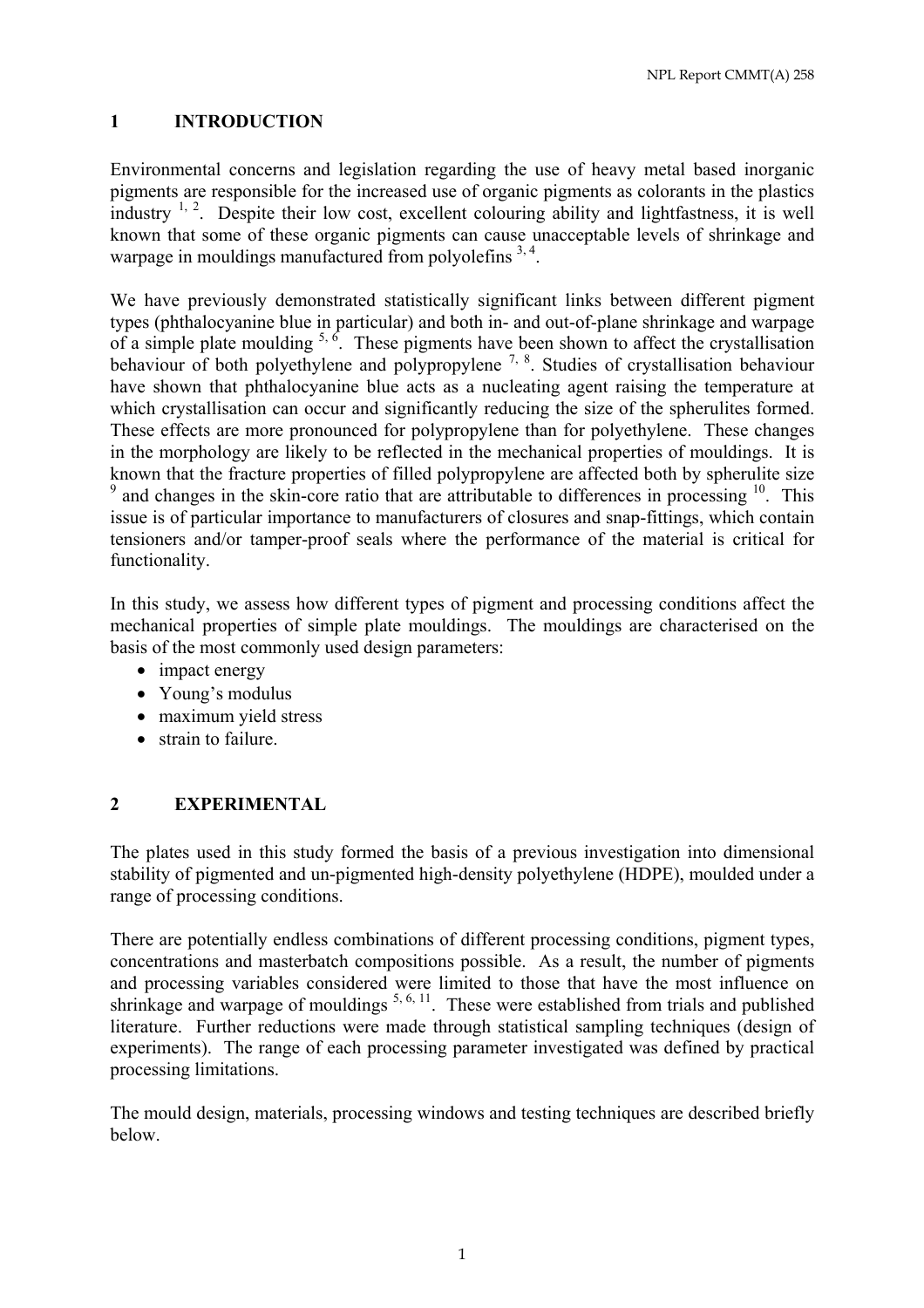#### 2.1 MOULDING GEOMETRY

A simple edge-gated square plate mould was chosen to produce the mouldings. The detailed design is shown in Figure 1. The purpose of the domed region between the sprue and the weir gate is to ensure that a uniform flow front enters the mould cavity and hence that uniform filling occurs. This is achieved by ensuring that the flow path lengths between the sprue and gate are equal. This design was developed by the NPL to ensure maximum anisotropy of properties such as Young's modulus  $12^{\circ}$  and is based on predictions generated using the injection moulding simulation software package, Moldflow <sup>13</sup>.

The mould cavity and cooling circuit are contained within a block of P20 steel of dimensions 296 mm \* 496 mm \* 168 mm. The dimensions of the square plate cavity are 150 mm x 150 mm x 4⋅4 mm. The cooling circuit maintains uniform cooling at both mould surfaces and a baffle insert positioned on the underside of the plate dissipates heat from the domed region of the cavity  $\frac{11}{12}$ .

#### 2.2 MATERIALS

Pelletised masterbatches containing the components listed in Table 1 (supplied by Addcolour Plastics Ltd) were tumble mixed with pellets of HDPE (DSM Stamylan). These feedstocks were then used to injection mould 4 mm thick square plates with a pigment content of 0⋅13%. In order to determine the possible effect of some of the masterbatch components on the behaviour of the mouldings, an additional coloured feedstock was prepared. In this case the pellets of HDPE were tumble mixed directly with pigment powder and extruded. The concentration of pigment in the *direct* blend of phthalocyanine blue and pellet was 0⋅2 %.

|                     | Masterbatch formulation |                                          |                      |       |  |  |  |
|---------------------|-------------------------|------------------------------------------|----------------------|-------|--|--|--|
| Pigment             | % Pigment               | % Polyethylene<br>% Zinc<br>% Linear Low |                      |       |  |  |  |
|                     | Wax<br>Stearate         |                                          | Density Polyethylene |       |  |  |  |
|                     |                         |                                          | (LLDPE)              |       |  |  |  |
| Irgalite Yellow     | 6.66                    |                                          |                      | 89.34 |  |  |  |
| (yellow 62)         |                         |                                          |                      |       |  |  |  |
| Phthalocyanine Blue | 6.66                    |                                          |                      | 89.34 |  |  |  |

*Table 1 - The composition of masterbatches.* 

Virgin HDPE was used to clean the barrel of the injection moulding equipment between successive colour changes. This procedure ensured that all traces of the previous colour were purged. When the processing conditions were stable (see section 2.3), six plates were produced for each set of conditions as listed in Appendix 1. These plates were removed from the machine immediately after ejection and placed on to the surface of a wooden table where they cooled to room temperature, approximately 18 °C. Five plates from each batch of six were used to manufacture test-pieces for mechanical testing.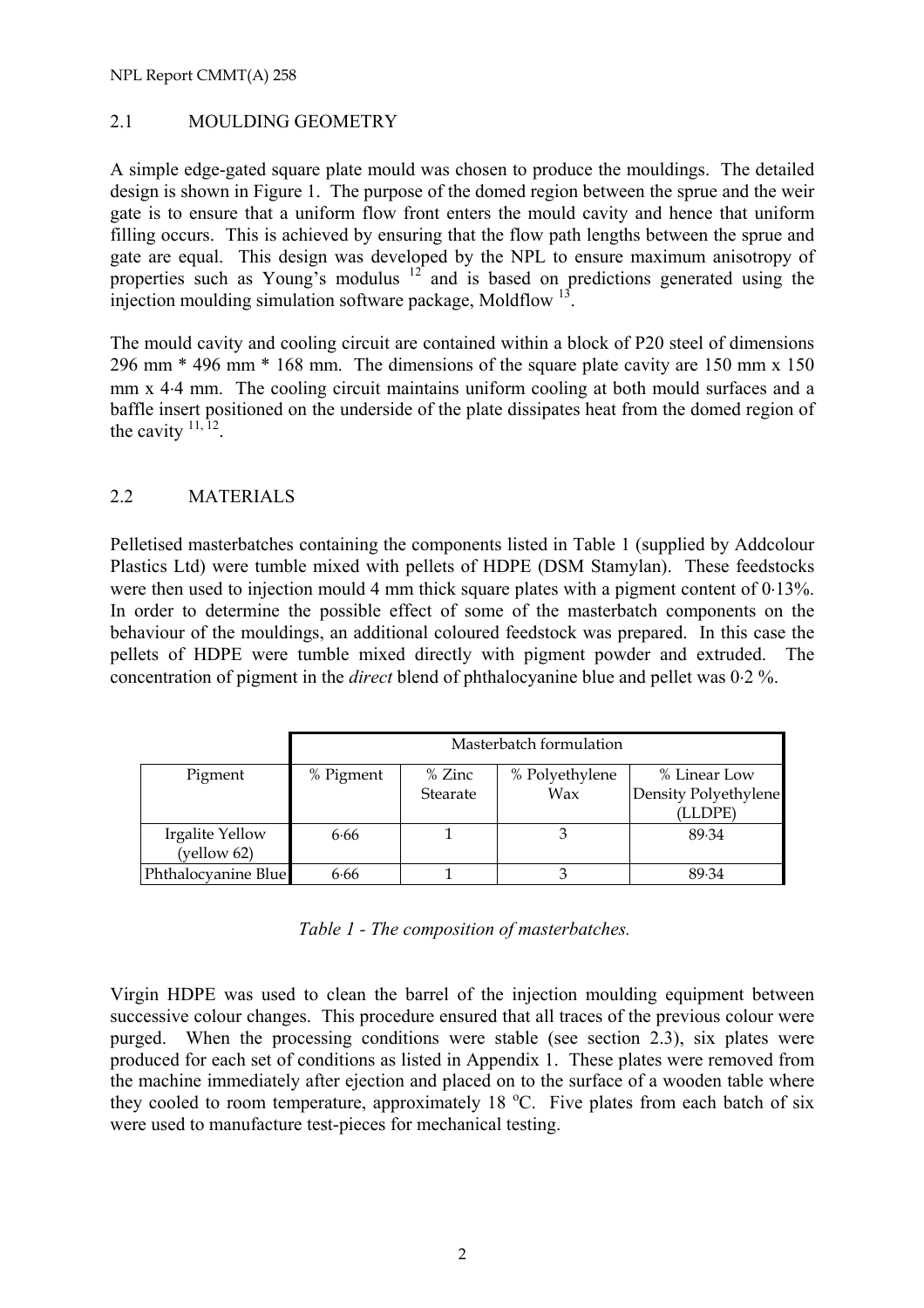#### 2.3 PROCESSING CONDITIONS

The influence of a number of processing factors on the mouldings was considered. The range chosen in each case was based on the requirement to determine suitable processing windows that would produce acceptable mouldings for all combinations of factors. Several discrete levels were then chosen within each range as target values to be achieved for individual mouldings. These are given in Table 2.

| Processing variable             | Target values |
|---------------------------------|---------------|
| Injection time (s)              | 1.5, 3.0, 4.5 |
| Holding pressure (bar)          | 20, 40        |
| Holding time (s)                | 20, 40        |
| Melt temperature $(^{\circ}C)$  | 190, 200, 215 |
| Mould temperature $(^{\circ}C)$ | 23, 40        |

|  | Table 2 - Target values for the processing variables studied. |  |  |  |  |
|--|---------------------------------------------------------------|--|--|--|--|
|--|---------------------------------------------------------------|--|--|--|--|

Unfortunately the practicalities of the injection moulding process mean that it is very difficult to ensure that the target values are actually met in the cavity. For example, lowering the holding time reduces the cycle time and causes the cavity wall temperature to rise as the cooling circuit attempts to dissipate a higher heat flux. Also, shear heating of the melt as it flows through the gate becomes increasingly significant with decreasing injection time, raising the melt temperature within the cavity above that measured at the nozzle tip. An additional complication arises with short injection times. These are associated with the rapid flow of melt into the cavity which results in melt compression. Decompression of the melt after the cavity is filled can cause backflow if insufficient holding pressure is applied. Alternatively, if the gate freezes before all the material within the cavity has solidified then the melt decompression can compensate, at least in part, for a lack of hold pressure. What happens in practice depends on the time taken for the material within the mould cavity to freeze and that, in turn, depends on both the effective melt and mould temperatures. Interactions of this type, between different factors, have been accounted for in the resultant moulding plan detailed in Appendix 1. Here it can be seen that the target and measured values are in close agreement (generally better than 5%).

The temperature of the melt was measured by inserting a platinum resistance thermocouple into the molten material after it had been extruded from the barrel (the barrel being positioned some distance from the mould). These measurements were made after several completed injection cycles, following changes to the temperatures of the barrel heaters.

A pressure transducer mounted behind one of the ejection pins was used to monitor cavity pressure. This transducer is centrally located within the cavity at a point near to the gate. It was apparent from the pressure time plots that the time over which the holding pressure is applied to the cavity is substantially shorter for the lower holding pressure, despite constant holding time settings being used for the machine. This shortfall is due to the gate freezing. Pressure traces provided by this transducer were used to assess machine "stability".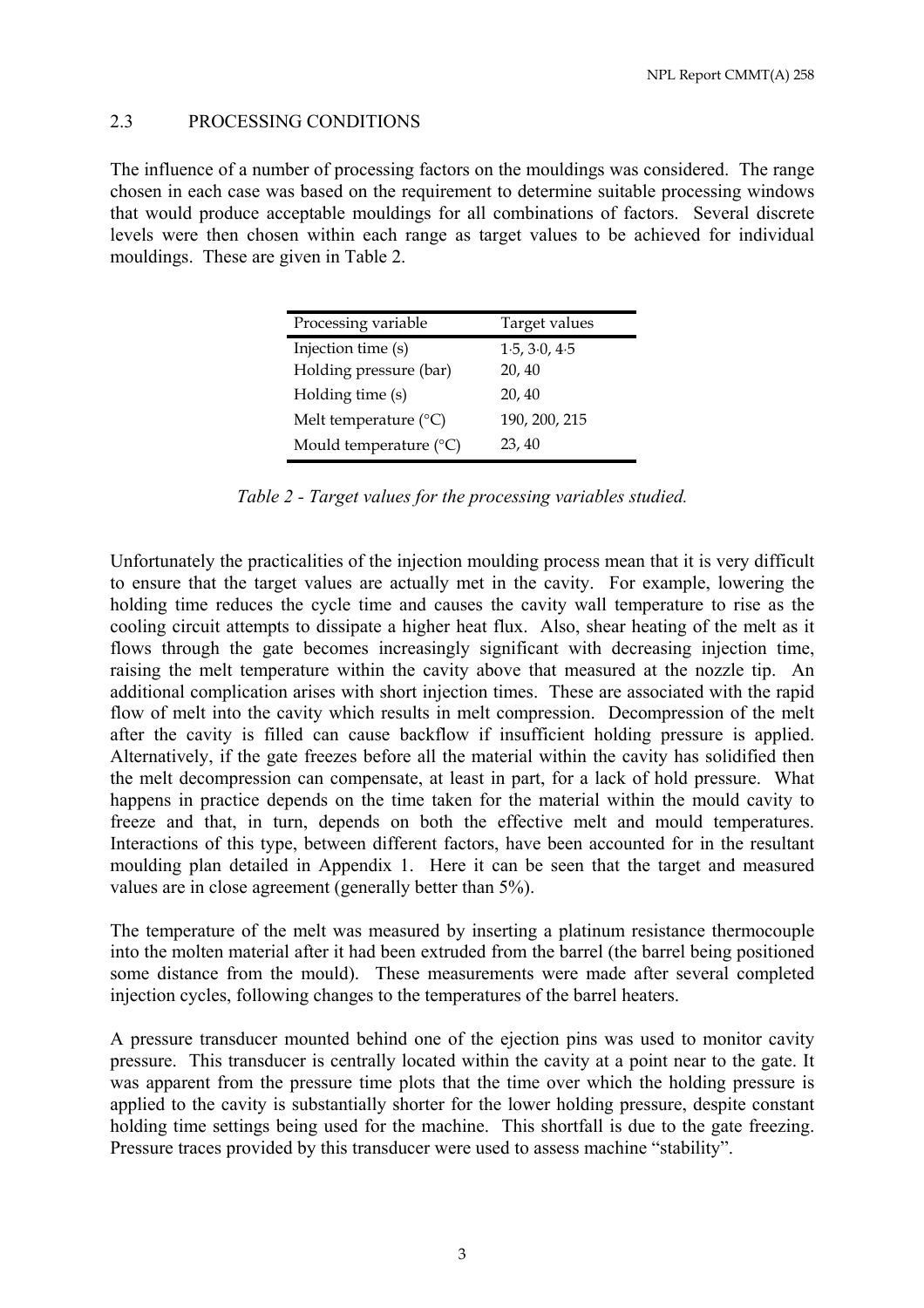NPL Report CMMT(A) 258

For each batch of moulded plates, the injection-moulding machine was allowed to run through at least six moulding cycles before conditions were deemed to be sufficiently stable for moulding production.

### 2.4 MECHANICAL TESTING

The test-pieces were machined from the same position in each plate and, in the case of the tensile specimens in the same orientation (parallel to the flow direction), to minimise sampleto-sample variations. The nominal dimensions and source locations of each test-piece are shown in Figure 2. All tests were carried out under standard laboratory conditions (23 °C, 50% RH).

#### 2.4.1 Young's Modulus, Yield Stress and Tensile Failure Strain

Measurements were made in accordance with ISO 527 part 2 (specimen type 1B)  $^{14}$ . Tensile dogbone specimens, nominally 145 mm long with length of 60 mm and width of 10 mm within the gauge section, were tested at a crosshead displacement rate of 2 mm/min on an Instron test machine. Load was measured using a 100 kN load cell and specimen strain was monitored using a pair of 50 mm gauge length extensometers. Averaging the output from these compensates for the straightening of any warpage within the test-piece during loading. Young's modulus was determined from a linear regression on the stress/strain curve over the range 0⋅05-0⋅25% strain and the maximum yield stress was determined from the first stress maximum. Just after the maximum yield point was reached, the specimens were tested at 100 mm/min to failure. The specimen elongation at failure was determined from the crosshead displacement and original gauge-length. This higher test rate ensured ultimate failure of the specimen within the machine limits and a reasonable time frame.

#### 2.4.2 Impact Energy

Impact energy-to-failure measurements were made in accordance with ISO  $6603-2^{15}$ . The tests were carried out on a Rosand instrumented falling weight impact machine. The disc specimens, 60 mm in diameter, were supported on a 40 mm diameter steel ring. These were impacted at the centre by a 10 mm diameter hemispherical steel striker mounted on a 5 kg mass. A drop height of 2 m, giving an impact velocity of 6 m/s, was used to ensure penetration of the discs. A transducer mounted immediately behind the striker was used to monitor the load changes during impact. An optical device measured the striker velocity immediately prior to impact. The fracture energy of the specimen was calculated from the area under the force-deflection trace.

#### 2.5 DATA INTERPRETATION

The mechanical data are interpreted using several methods: (i) analysis of means, (ii) analysis of variance and (iii) correlation analysis. The analysis of means is used to rank the effect of pigment and processing variables on mechanical performance. The analysis of variance is a statistical technique which determines the significance of differences in population means, taking into account the scatter in the data, and provides a measure of confidence in the trends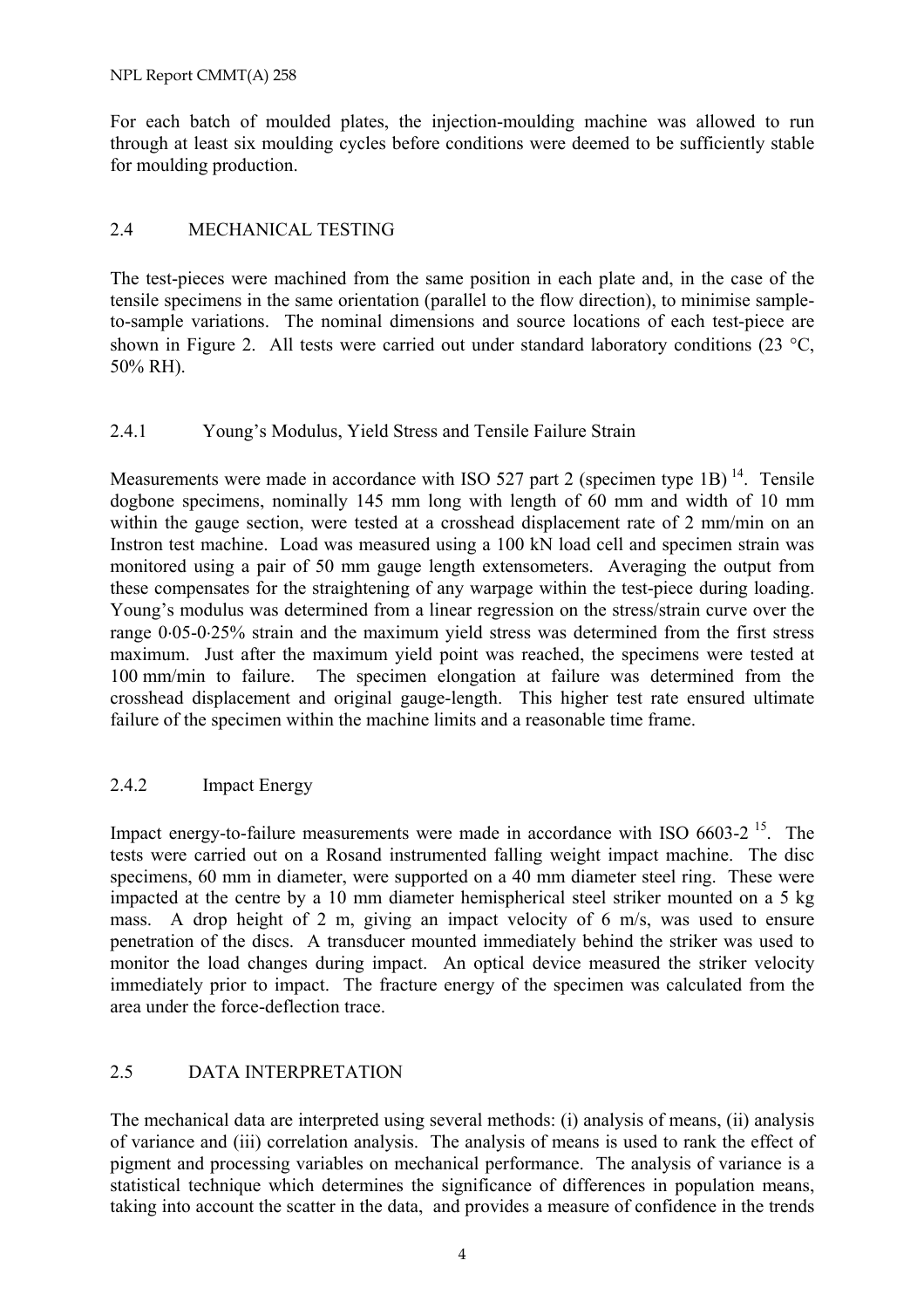observed with the analysis of means approach. Further to these, correlation analysis assesses the strength of the association between populations. However, in all cases the factors are considered in isolation such that interactions between different factors are assumed to have no influence on the results.

# 2.5.1 Analysis of Means (ANOM)

This approach compares and ranks the mean mechanical property values at each level of a processing factor. The effect of injection time, for example, would be determined by dividing the mechanical property data into three groups representing injection times of 1⋅5, 3⋅0 and 4⋅4 s and evaluating the mean value of data within each group.

# 2.5.2 Analysis of Variance (ANOVA)

Each of the pigment and processing variables will affect the mechanical property data to different degrees. Some may have no more influence than might be expected through experimental/random scatter. The variance in the data both within and between populations are analysed to draw conclusions about differences in the group means and the probability that these differences are due to treatment effects. A factor is considered significant if the hypothesis that its effect on the data is attributable to chance can be rejected with at least 95% confidence.

# 2.5.3 Correlation Analysis (Pearson)

This measures the relationship (linear) between two populations to determine if changes in one set correlate to changes in the other. An association is considered significant if the assumption that no correlation exists can be rejected with at least 95% confidence. For statistically significant associations, relationships may be positive (values tend to increase with one another) or negative (as one parameter increases, the other decreases).

# **3 RESULTS AND DISCUSSION**

The averages and standard deviations of all the batch test results are presented in Appendix 2 and Figure 4. It is clear from a cursory inspection that there are differences in the data associated with the different pigments, mixes and processing variables. ANOM, ANOVA and correlation statistical tools were employed in order to establish those factors that affect the mechanical properties.

Changes in the mechanical properties of the mouldings due to geometrical differences between samples are generally accounted for in test method calculations. However, the impact energy absorbed to failure was found to show a strong correlation with plate thickness (directly related to plate weight). This relationship is likely to be an artefact of the test method since, in this case, frictional loads and material yielding experienced as the striker passes through the plate are also included in the load measurement, and these are dependent on thickness. Thus the measured energy increases with increasing thickness/plate weight. As a result, the energy absorbed during the impact up to the peak in the force-displacement trace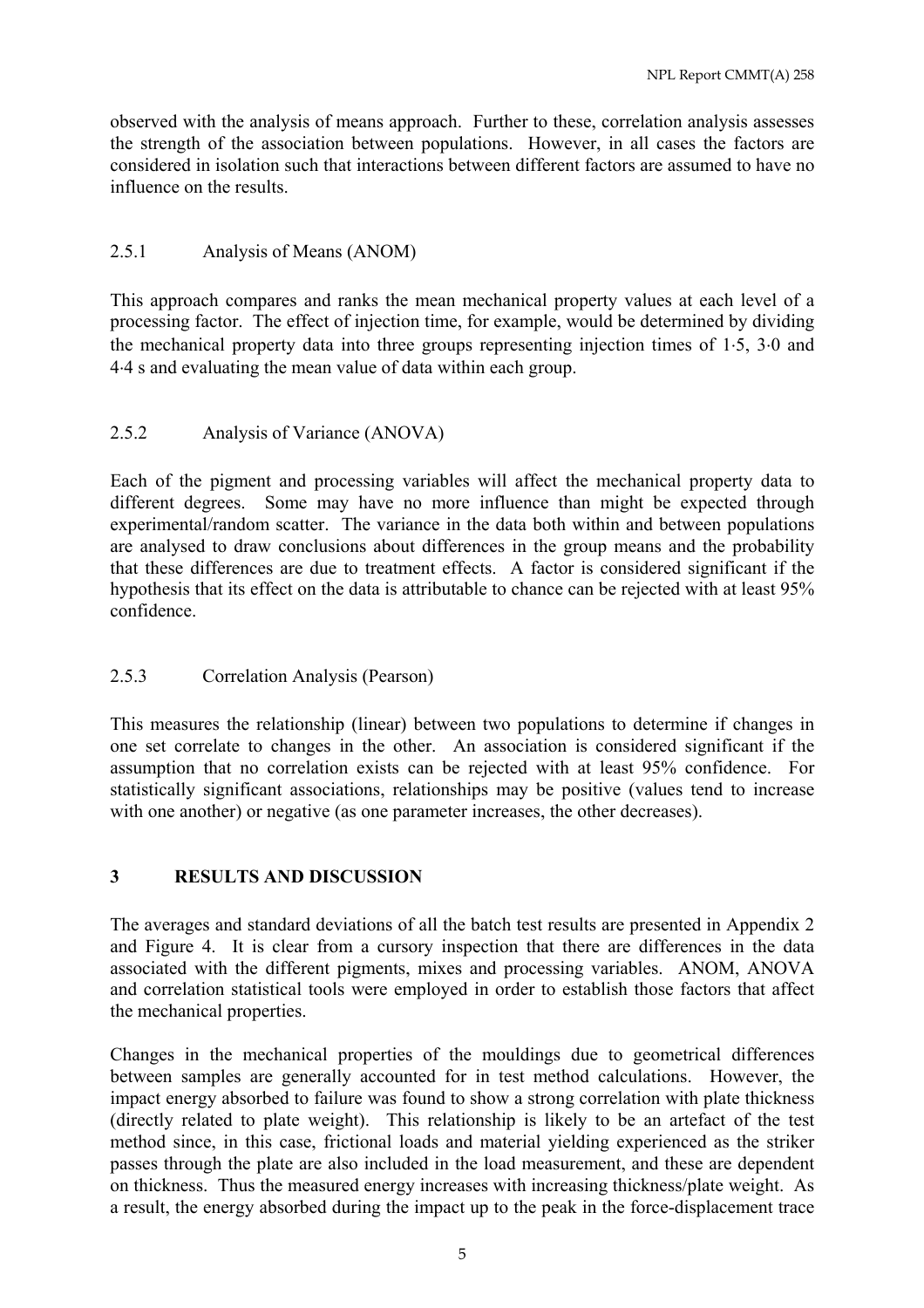was taken as a more representative parameter of the intrinsic material properties, being less dependent on geometric factors.

The ANOM ranking results are presented in Figure 5. The influence of colour, in particular, is shown in Table 3.

|      | Modulus<br>(GPa) | Yield stress<br>(MPa) | Failure strain<br>$( \% )$ | Impact energy (peak) |
|------|------------------|-----------------------|----------------------------|----------------------|
| high | Yellow           | Yellow                | MB blue                    | Virgin               |
| ↑    | Virgin           | Virgin                | DB blue                    | DB blue              |
| ↑    | MB blue          | MB blue               | Virgin                     | Yellow               |
| low  | DB blue          | DB blue               | Yellow                     | MB blue              |

*Table 3 - ANOM ranking of the influence of pigment type and mix on mechanical performance (direct blend and masterbatch blue labelled DB and MB blue respectively).* 

It is apparent that Young's modulus and yield stress are similarly affected by pigmentation and it is particularly interesting to note that mouldings produced using irgalite yellow have properties that exceed those of virgin material. In contrast, phthalocyanine blue reduces these properties (of the order of 2⋅5 - 5%) with respect to the virgin material, regardless of the method of pigment mixing. However, there is a large difference between the two blue mixes that is unlikely to be attributable to the small increase in pigment concentration in the direct blend as compared to the masterbatch mix. Comparison of the modulus and yield stress rankings with those of shrinkage and warpage measurements carried out parallel to the flow direction on the moulded plates show a similar trend, as can be seen in Table 4. Failure strain shows almost the exact opposite trend. Note that there is an inverse ranking relationship between the different pigments and shrinkage, such that greater shrinkage perpendicular to the flow direction is commensurate with less shrinkage parallel to the flow direction. The ranking of the pigments with peak impact energy is different and seemingly unrelated to that observed between colour and either modulus, yield stress or failure strain.

|      | Shrinkage/Warpage<br>parallel to flow<br>(S⊩ | Shrinkage/Warpage<br>perpendicular to flow<br>$(\mathrm{S}_\perp)$ |
|------|----------------------------------------------|--------------------------------------------------------------------|
| high | Yellow                                       | DB blue                                                            |
|      | Virgin                                       | MB blue                                                            |
|      | MB blue                                      | Yellow                                                             |
| low  | DB blue                                      | Virgin                                                             |

*Table 4 - ANOM ranking of the influence of pigment type and mix on plate shrinkage 5 .*

The ANOVA results presented in Table 5 indicate that some of the differences identified by the ANOM rankings are highly significant. These indicate that colour and mould temperature have the most influence on the overall mechanical performance of the mouldings.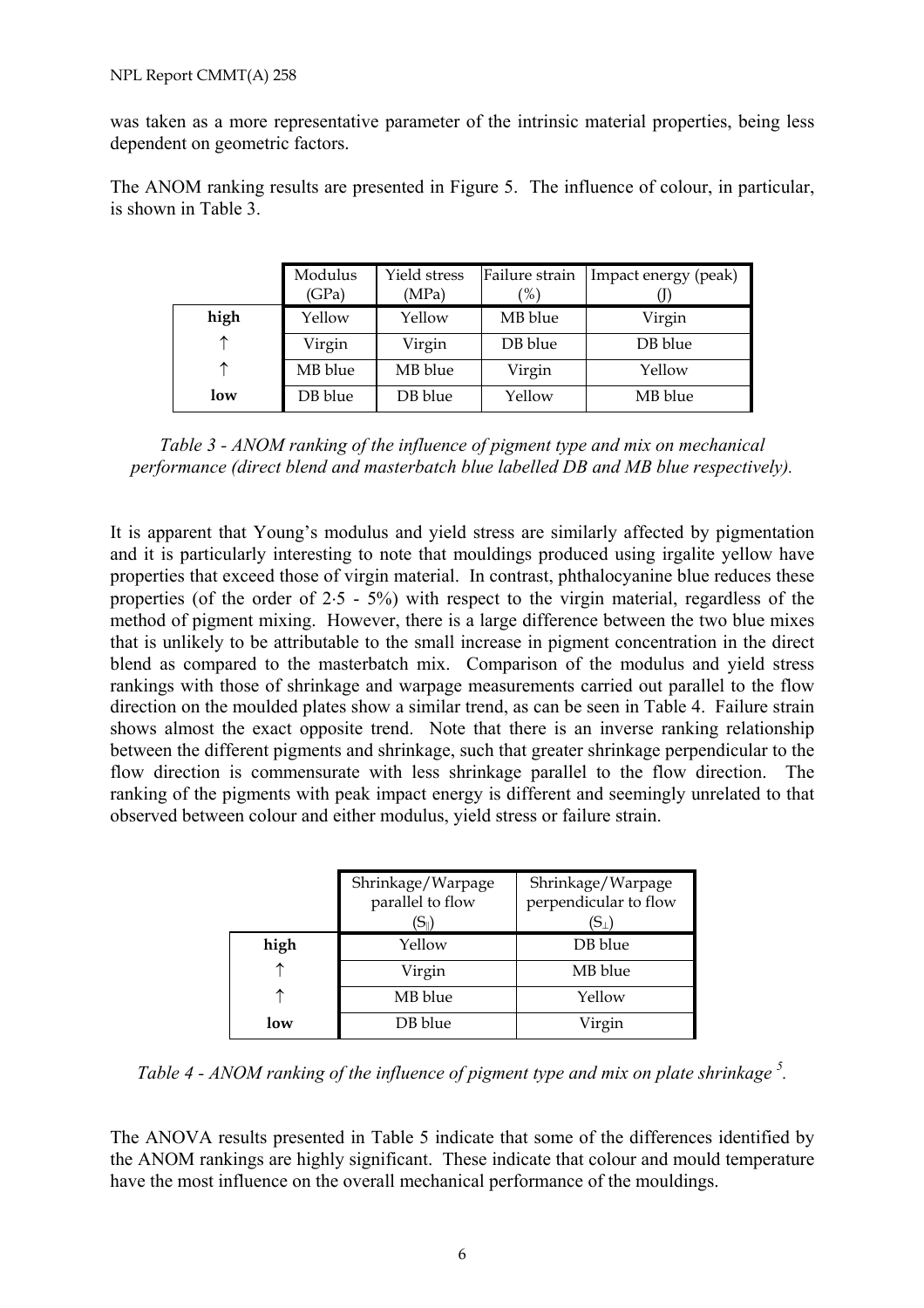|                      | Young's<br>Modulus (GPa) | Maximum Yield<br>Stress (MPa) | Failure Strain<br>$( \% )$ | <b>Impact Energy</b><br>$(\text{peak})$ (J) |
|----------------------|--------------------------|-------------------------------|----------------------------|---------------------------------------------|
| Colour               | ***                      | ***                           | ***                        | ***                                         |
| Injection time       |                          |                               | ***                        | *                                           |
| Holding<br>Pressure  | $\ast$                   | ***                           |                            |                                             |
| Melt<br>temperature  |                          |                               | $\ast$                     |                                             |
| Holding time         | $\ast$                   | $\ast$                        | $\ast$                     | *                                           |
| Mould<br>temperature | ***                      | ***                           | ***                        | ***                                         |

*Table 5 - ANOVA results showing statistical significance of the mechanical property differences due to pigment and processing parameters (symbols relate to probabilities, values of less than 0*⋅*1% are highly significant).* 

*KEY: blank:*  $P > 5\%$ ∗: *1%* ≤ *P* < *5%*  ∗∗: *0*⋅*1%* ≤ *P* < *1%*  ∗∗∗: *P* < *0*⋅*1%* 

Table 6 shows statistically significant linear relationships between processing variables and mechanical performance determined using correlation analysis.

|                 | Young's       | Maximum Yield | Failure Strain | <b>Impact Energy</b> |
|-----------------|---------------|---------------|----------------|----------------------|
|                 | Modulus (GPa) | Stress (MPa)  | $(\%)$         | (peak) (J)           |
| Injection time  |               |               | $***(+)$       | $*(+)$               |
| Holding         | $*(+)$        | $***(+)$      |                |                      |
| pressure        |               |               |                |                      |
| Melt            |               |               |                |                      |
| temperature     |               |               |                |                      |
| Holding time    | $***(-)$      | $***(-)$      |                | $*(-)$               |
| Mould           | $***(+)$      | $***(+)$      | $***(-)$       | $***(-)$             |
| temperature     |               |               |                |                      |
| $S_{\perp}$     | $*(+)$        | $***(+)$      |                |                      |
| $S_{\parallel}$ | $***(-)$      | $***(-)$      |                |                      |
| Thickness       | $***(+)$      | $***(+)$      |                |                      |

*Table 6 - Correlation results showing the nature of associations between mechanical properties and processing parameters, (*+ *: indicates direct proportionality,* − *: indicates inverse proportionality, other symbols and key as for Table 5).* 

Variations in thickness and shrinkage behaviour imply that there are significant differences in the morphology of the mouldings. The degree of crystallinity and the size and arrangement of crystallites can have a profound effect on physical and mechanical properties. Phthalocyanine blue has a significant influence on the microstructure of HDPE mouldings. There is a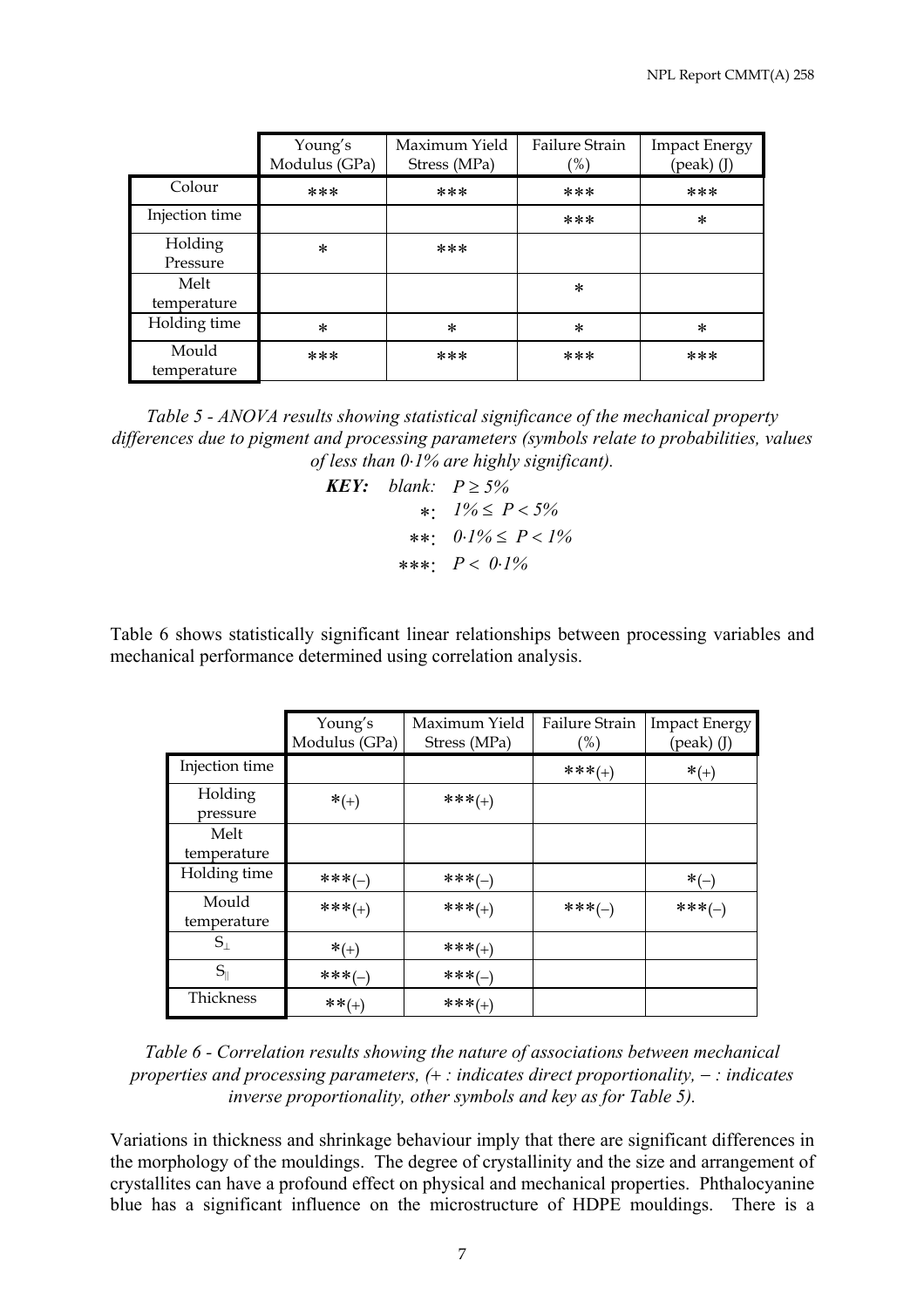substantial reduction in the size of spherulites, secondary infilling lamellae are not seen and there is an increased number of crystalline structures. We have previously shown that the addition of phthalocyanine blue to HDPE (as a masterbatch) reduces the overall level of crystallinity from approximately 69% to 64%, despite the increased density of crystalline structure. In contrast irgalite yellow has much less influence on the morphology of HDPE, affecting only the detailed structure of spherulites. This is reflected in the overall level of crystallinity remaining unchanged from that of the virgin material.

Lower values of Young's modulus are associated with lower levels of crystallinity, due to the inherent high stiffness of crystalline material. Reductions in the overall level of crystallinity are also likely to have a negative influence on yield stress, as there is a greater proportion of amorphous material allowing crystalline regions to deform relative to one another. A similar argument will apply for the change in crystalline structure, where smaller crystals in larger numbers, each surrounded by amorphous material, are able to deform readily and lead to a reduced yield stress. A positive association between the Young's modulus and yield stress further confirms this finding.

Following this argument, the data shown in Table 3 and Figure 5 suggest that there is a significant difference in the level of crystallinity between phthalocyanine blue when added as a direct blend rather than a masterbatch. This difference is larger than would be expected due to the increase in pigment concentration (0⋅13-0⋅2%). This finding implies that the carrier LLDPE and/or the wetting agent constrain the distribution of pigment particles within the HDPE matrix. This hypothesis has yet to be tested by calorimetric measurements.

The reduction in both Young's modulus and yield stress leads to predictions of increased ductility for HDPE containing phthalocyanine blue. This is observed in practice with yield stress and failure strain showing a negative correlation. It is also possible that molecular orientation affects the relative differences in failure strain between moulding batches, as a material that is largely oriented in the direction of loading will have little remaining deformation available to it prior to rupture (distortion of the crystalline structure occurring by crystallite elongation and eventual unfolding). Evidence of this can be seen in the dependence of failure strain on injection time and mould temperature in Tables 5 and 6 and Figure 5. The ranking of shrinkage parallel to the flow with colour also suggests an orientation effect, with lower shrinkage indicating an increasing degree of preferred orientation in this direction and being linked to a higher modulus and yield stress and a lower failure strain as shown in Tables 3 and 4.

Understanding the link between impact energy and colour/processing parameters is more complex. The impact test is inherently more complex than the simple uniaxial tensile test, determining the global response of the moulded material with multi-directional loads being experienced. Thus the properties perpendicular to the flow direction may have a considerable influence. Factors other than variations in the level of crystallinity and spherulite morphology will of course affect mechanical performance of injection mouldings. Changes in mould temperature (cooling rate) and injection time (shear stress-induced orientation) will no doubt affect the degree of molecular orientation (and possibly preferred alignment of crystals) remaining in the plates after ejection and the ratio of oriented skin to amorphous core. Evidence of these effects can be seen in two indicators of peak impact energy: the peak load and deflection. The peak impact load is related to the modulus and yield stress, which are strongly affected by global crystallinity and would suggest a similar colour ranking for impact energy. However, the deflection at peak increases with injection time and decreases with increasing mould temperature, which indicates a strong influence of orientation and skin-core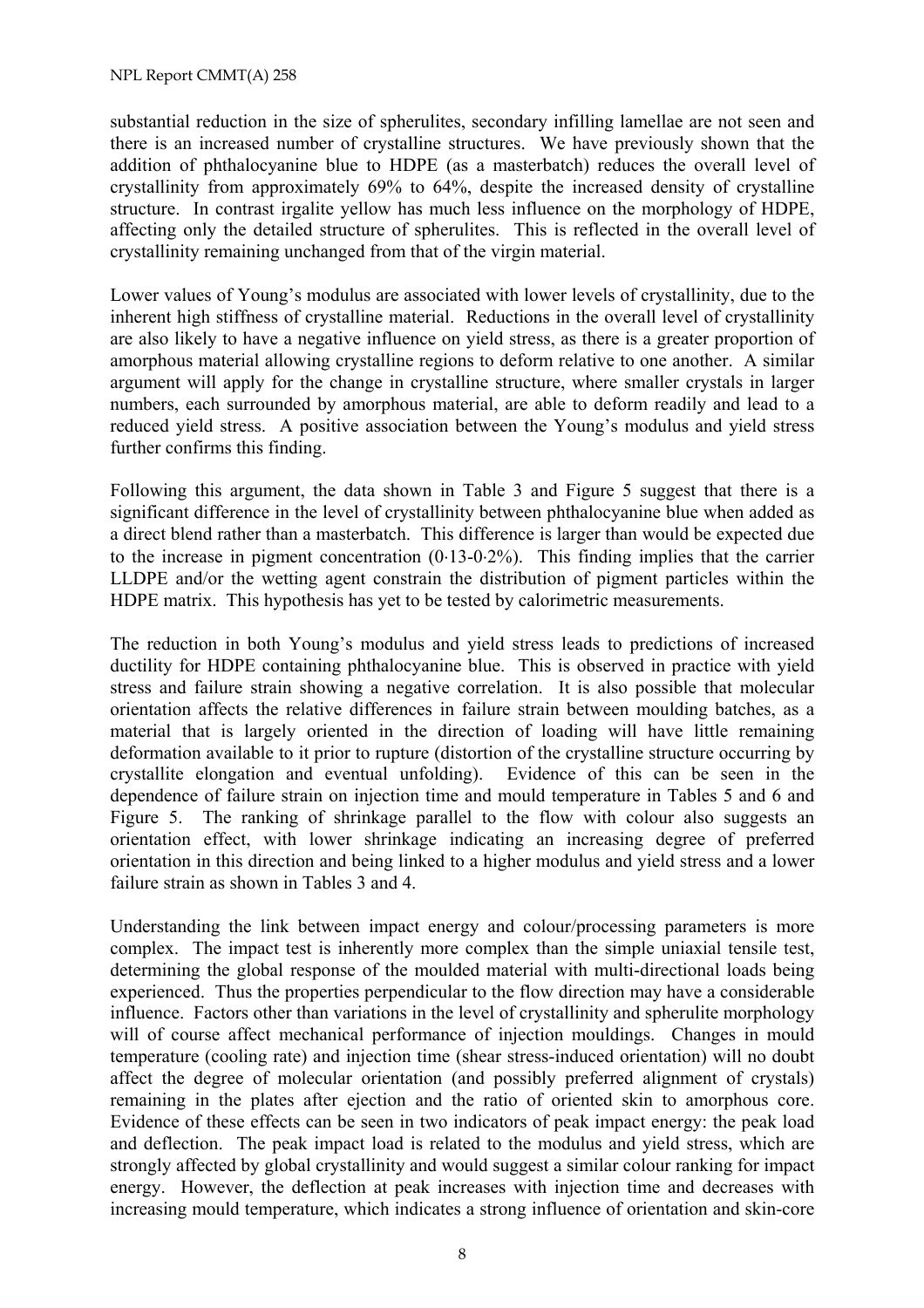ratio on the flexural response of the material. The situation is further complicated by the nucleating action of the phthalocyanine blue which raises the temperature at which crystallisation occurs, perhaps enabling more molecular orientation to be frozen in during the cooling phase of the moulding cycle.

### **4 CONCLUSIONS**

The addition of organic pigments to HDPE has been shown to affect Young's modulus, yield stress, failure strain and impact energy. There is also evidence to suggest that the carrier and wetting agent used to manufacture masterbatches may play an important role in modifying the effects of pigments. Results show significant differences in the mechanical properties of HDPE when coloured with phthalocyanine blue added as a masterbatch or directly.

The presence of small amounts of phthalocyanine blue is sufficient to cause a reduction in Young's modulus of up to 10%. This is consistent with previous observations that phthalocyanine blue reduces the overall level of crystallisation by 5% or more. The morphology of HDPE containing phthalocyanine blue is substantially different from that of the virgin material. The spherulites are smaller and more numerous in the coloured material. Such morphological differences are likely to be responsible for the increased ductility of HDPE in the presence of phthalocyanine blue as indicated by a higher failure strain and lower yield stress. By acting as a nucleating agent phthalocyanine blue can influence the extent of molecular orientation by limiting the time available for the extended chains to recover during melt cooling. This is expected to influence both failure strain and impact energy. These properties have been shown to correlate with both injection time and mould temperature, processing conditions that can influence molecular orientation and the skin-core ratio.

The relationships we have identified between different processing conditions and mechanical performance could be used to counter the effects induced by pigmentation. These relationships are presented below showing those factors which cause an increase Å or decrease  $\blacklozenge$  in the specified mechanical property.

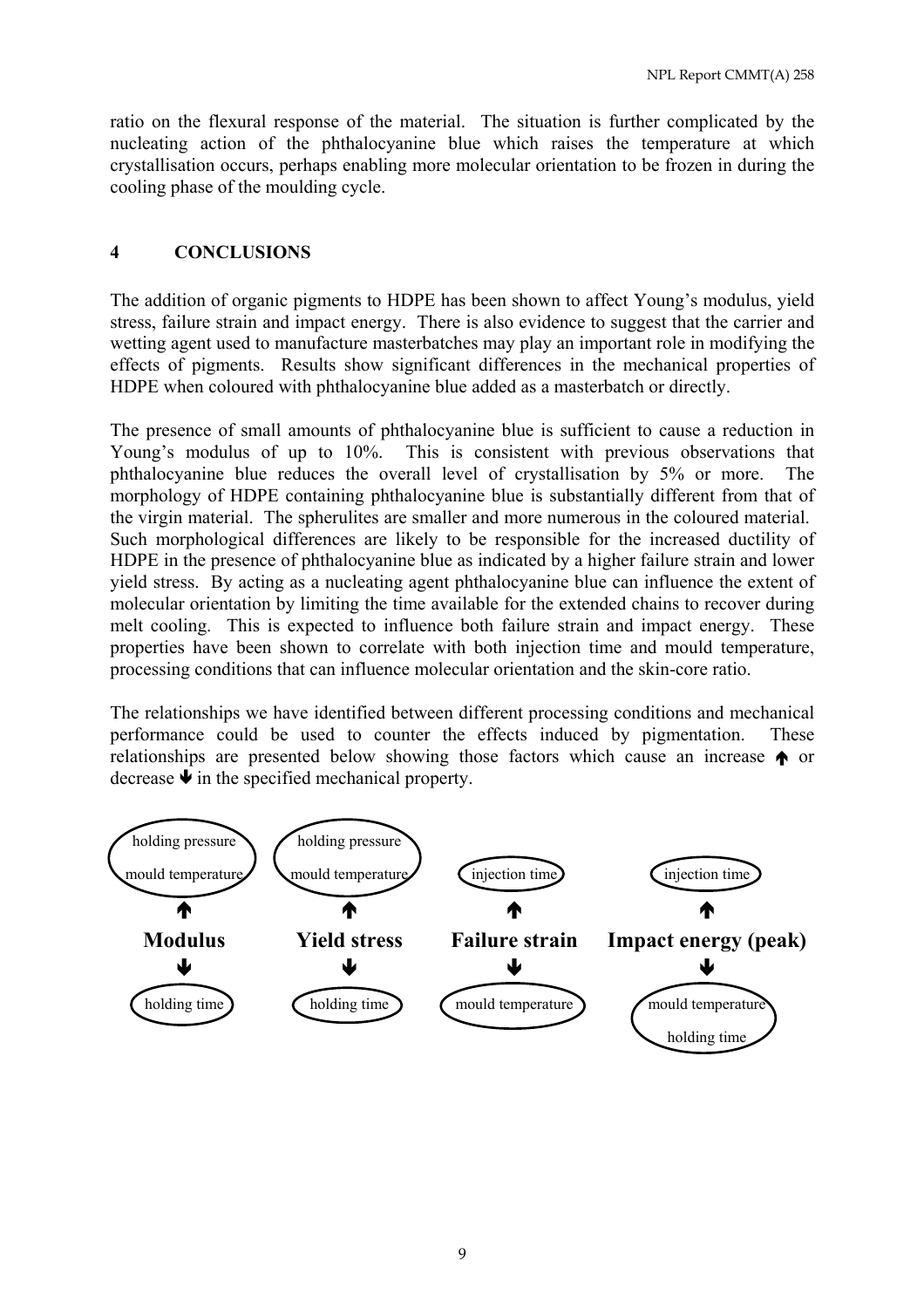NPL Report CMMT(A) 258

The extent of the effects of pigmentation on mechanical performance is likely to be dependent on the grade of material, the type of polyolefin or the specific 'active' pigment used (including any masterbatch additives), since these factors will influence both the nature and degree of change in the crystallisation behaviour (e.g. level of crystallinity, crystal size and shape, ratio of crystalline phases - primary to secondary in HDPE and  $\alpha$  to  $\beta$  in polypropylene) which have been shown to affect mechanical properties.

It is important to note that although the differences in mechanical properties due to pigmentation are small, when combined with the shrinkage effects of phthalocyanine blue, they may be sufficient to cause a loss of functionality in components with tight tolerances moulded from polyolefins.

#### **ACKNOWLEDGEMENTS**

This work forms part of the programme "New Materials Work" funded by the Engineering Industries Directorate of the UK Department of Trade and Industry, as part of its support of the technological competitiveness of UK industry.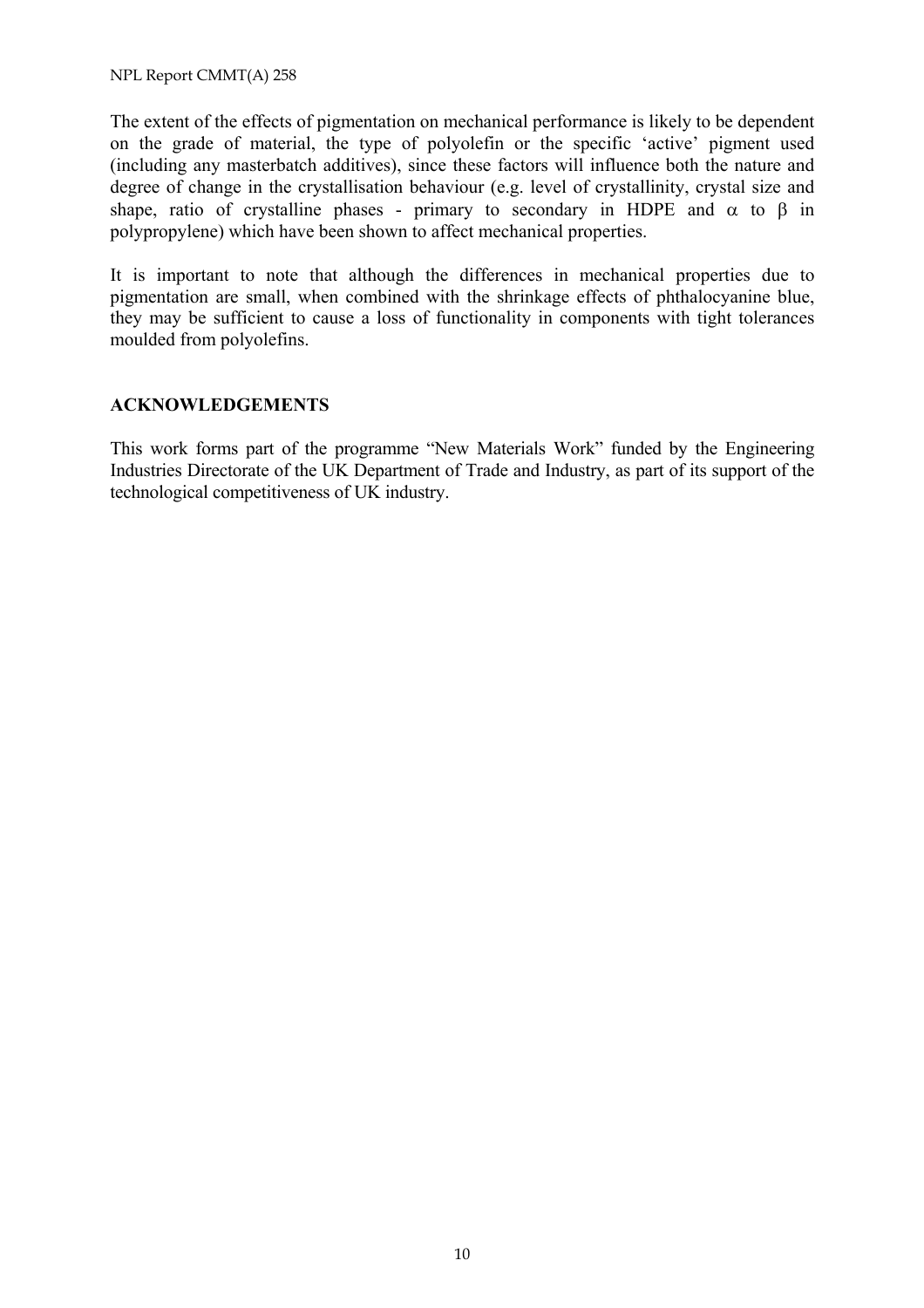#### **5 REFERENCES**

- 1. Modern Plastics International, p 52, September 1992.
- 2. D. Smock, Plastics World, p 24, March 1995.
- 3. P. E. Tomlins, "Shrinkage and warpage of moulded thermoplastics: A survey of industry's problems and needs", National Physical Laboratory, 1996 (available from the author).
- 4. B. Broadhead and P. Koch, S. P. E. Antec '93, New Orleans, p 429, 1993.
- 5. P. Allan, B. P. Butler, H. R. Cook, G. J. Lord, E. Pardo, I. M. Smith and P. E. Tomlins; "The influence of processing conditions on the dimensional stability of pigmented mouldings", National Physical Laboratory Report CMMT(A) 194, June 1999.
- 6. P. E. Tomlins, J. Banyard, B. Butler and G. Lord; "The influence of pigments on the dimensional stability of moulded plates", National Physical Laboratory Report CMMT(A) 129, August 1998.
- 7. P. E. Tomlins and M. J. Richardson, "The influence of phthalocyanine blue on the crystallisation behaviour of polypropylene", National Physical Laboratory Report CMMT(A) 147, January 1999.
- 8 P. E. Tomlins, M. J. Richardson, J. J. Janimak and M. Shelton; "The influence of pigments on the crystallisation behaviour, morphology and dimensional stability of plates injection moulded from HDPE", submitted to Journal Materials Science, April 2000.
- 9. K. Friedrich, Progress in Colloidal Polymer Science, **64**, p 103, 1978.
- 10. M. W. Murphy, K. Thomas and M. J. Bevis, Plastics and. Rubber Processing and Applications, **9**, p 3., 1989.
- 11. P. E. Tomlins, J. M. Urquhart, G. Lord and B. Butler; "A strategy for investigating the influence of processing conditions on the dimensional stability of injection moulded artefacts", National Physical Laboratory Report CMMT(A) 111, May 1998.
- 12. M. Rides and G. D. Dean, "Evaluation of mould designs for preparing standard plate specimens of plastics by injection moulding", National Physical Laboratory Report CMMT(A) 20, May 1996.
- 13. Moldflow, Moldflow Pty Ltd, Kilsyth, Australia.
- 14. ISO 527-2:1993 "Plastics-Determination of tensile properties- Part 2: Test conditions for moulding and extrusion plastics".
- 15. ISO 6603-2:1989 "Plastics-Determination of multiaxial behaviour of rigid plastics-Part 2: Instrumented puncture test".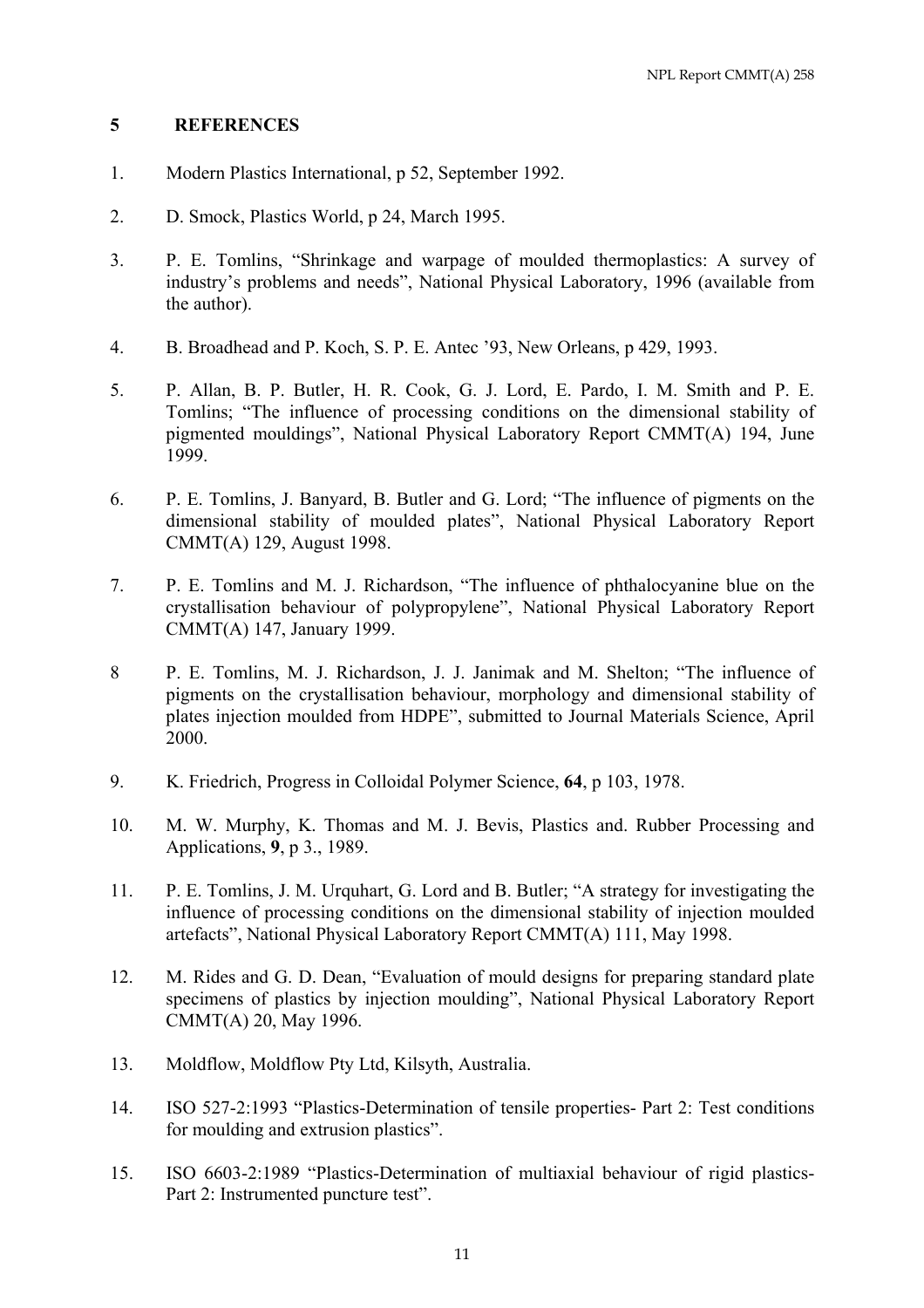### **Appendix 1**

| Colour<br>(Identity code) | <b>Injection</b> time<br>(s) | <b>Holding pressure</b><br>(bar) | Melt temperature<br>$(^{\circ}C)$ | <b>Holding time</b><br>(s) | Mould temperature<br>$(\pm 1.5 \degree C)$ |
|---------------------------|------------------------------|----------------------------------|-----------------------------------|----------------------------|--------------------------------------------|
| Virgin (0000)             | 4.4                          | 20                               | $188.5 \pm 3.5$                   | 20                         | 23                                         |
| Virgin (0001)             | 4.4                          | 20                               | $203.0 \pm 3.0$                   | 20                         | 23                                         |
| Virgin (0002)             | 4.4                          | 20                               | $214.5 \pm 1.5$                   | 20                         | 23                                         |
| Virgin (0010)             | 4.4                          | 40                               | $188.5 \pm 3.5$                   | 20                         | 23                                         |
| Virgin (0012)             | $4.4\,$                      | 40                               | $214.5 \pm 1.5$                   | 20                         | 23                                         |
| Virgin (0100)             | 3.1                          | 20                               | $188.5 \pm 3.5$                   | 20                         | 23                                         |
| Virgin (0102)             | 2.9                          | 20                               | $214.5 \pm 1.5$                   | 20                         | 23                                         |
| Virgin (0111)             | 2.9                          | 40                               | $203.0 \pm 3.0$                   | 20                         | 23                                         |
| Virgin (0200)             | $1.4\,$                      | 20                               | $190.0 \pm 2.0$                   | 20                         | 40                                         |
| Virgin (0211)             | 1.5                          | 40                               | $191.5 \pm 3.5$                   | 20                         | 40                                         |
| <b>DB</b> Blue (1000)     | 4.4                          | 20                               | $188.5 \pm 3.5$                   | 40                         | 23                                         |
| <b>DB</b> Blue (1001)     | 4.4                          | 20                               | $203.0 \pm 3.0$                   | 40                         | 23                                         |
| <b>DB</b> Blue (1012)     | 4.3                          | 40                               | $210.0 \pm 3.5$                   | 40                         | 23                                         |
| <b>DB</b> Blue (1100)     | 3.1                          | 20                               | $188.5 \pm 3.5$                   | 40                         | 23                                         |
| <b>DB</b> Blue (1101)     | 3.1                          | 20                               | $203.0 \pm 3.0$                   | 40                         | 23                                         |
| <b>DB</b> Blue (1110)     | 3.1                          | 40                               | $188.5 \pm 3.5$                   | 40                         | 23                                         |
| <b>DB</b> Blue (1112)     | 2.9                          | 40                               | $210.0 \pm 3.5$                   | 40                         | 23                                         |
| <b>DB</b> Blue (1200)     | 3.0                          | 20                               | $190.0 \pm 2.0$                   | 40                         | 40                                         |
| <b>DB</b> Blue (1201)     | 1.5                          | 20                               | $191.5 \pm 3.5$                   | 40                         | 40                                         |
| <b>DB</b> Blue (1202)     | 1.5                          | 20                               | $210.0 \pm 3.5$                   | 20                         | $40\,$                                     |
| <b>DB</b> Blue (1211)     | 1.5                          | 40                               | $191.5 \pm 3.5$                   | 40                         | 40                                         |
| <b>DB</b> Blue (1212)     | 1.5                          | 40                               | $210.0 \pm 3.5$                   | 40                         | 40                                         |
| Yellow (2000)             | 4.4                          | 20                               | $190.0 \pm 2.0$                   | 40                         | 40                                         |
| Yellow $(2002)$           | 4.4                          | 20                               | $214.5 \pm 1.5$                   | 40                         | 40                                         |
| <b>Yellow</b> (2011)      | $4.4\,$                      | 40                               | $191.5 \pm 3.5$                   | 40                         | 40                                         |
| <b>Yellow</b> (2012)      | $4.4\,$                      | 40                               | $214.5 \pm 1.5$                   | $40\,$                     | 40                                         |
| <b>Yellow</b> (2101)      | 2.9                          | 20                               | $191.5 \pm 3.5$                   | 40                         | 40                                         |
| <b>Yellow</b> (2102)      | 2.9                          | 20                               | $214.5 \pm 1.5$                   | $40\,$                     | 40                                         |
| <b>Yellow</b> (2111)      | 2.9                          | $40\,$                           | $191.5 \pm 3.5$                   | $40\,$                     | 40                                         |
| <b>Yellow</b> (2112)      | 2.9                          | 40                               | $214.5 \pm 1.5$                   | 40                         | 40                                         |
| <b>Yellow</b> (2201)      | 1.5                          | 20                               | $203.0 \pm 3.0$                   | 40                         | 23                                         |
| <b>Yellow</b> (2210)      | 1.5                          | 40                               | $190.5 \pm 2.5$                   | 40                         | 23                                         |
| <b>Yellow</b> (2212)      | 1.5                          | 40                               | $214.5 \pm 1.5$                   | 40                         | 23                                         |
| MB blue (3001)            | 4.4                          | 20                               | $191.5 \pm 3.5$                   | 20                         | 40                                         |
| MB blue (3002)            | $4.4\,$                      | 20                               | $209.5 \pm 3.5$                   | 20                         | 40                                         |
| MB blue (3010)            | 2.9                          | 40                               | $190.0 \pm 2.0$                   | 20                         | 40                                         |
| $MB$ blue $(3011)$        | 4.4                          | 40                               | $191.5 \pm 3.5$                   | 20                         | 40                                         |
| MB blue (3102)            | 2.9                          | 20                               | $209.5 \pm 3.5$                   | 20                         | 40                                         |
| MB blue (3110)            | 1.5                          | 40                               | $190.0 \pm 2.0$                   | 20                         | 40                                         |
| MB blue (3202)            | 1.5                          | 20                               | $210.0 \pm 3.5$                   | 20                         | 23                                         |
| MB blue (3211)            | 1.5                          | $40\,$                           | $203.0 \pm 3.0$                   | $20\,$                     | 23                                         |

*Design matrix for HDPE moulded plates, listing the values for processing parameters. Holding pressures and times are machine set, all other quantities are measured (direct blend and masterbatch blue labelled DB and MB blue respectively).*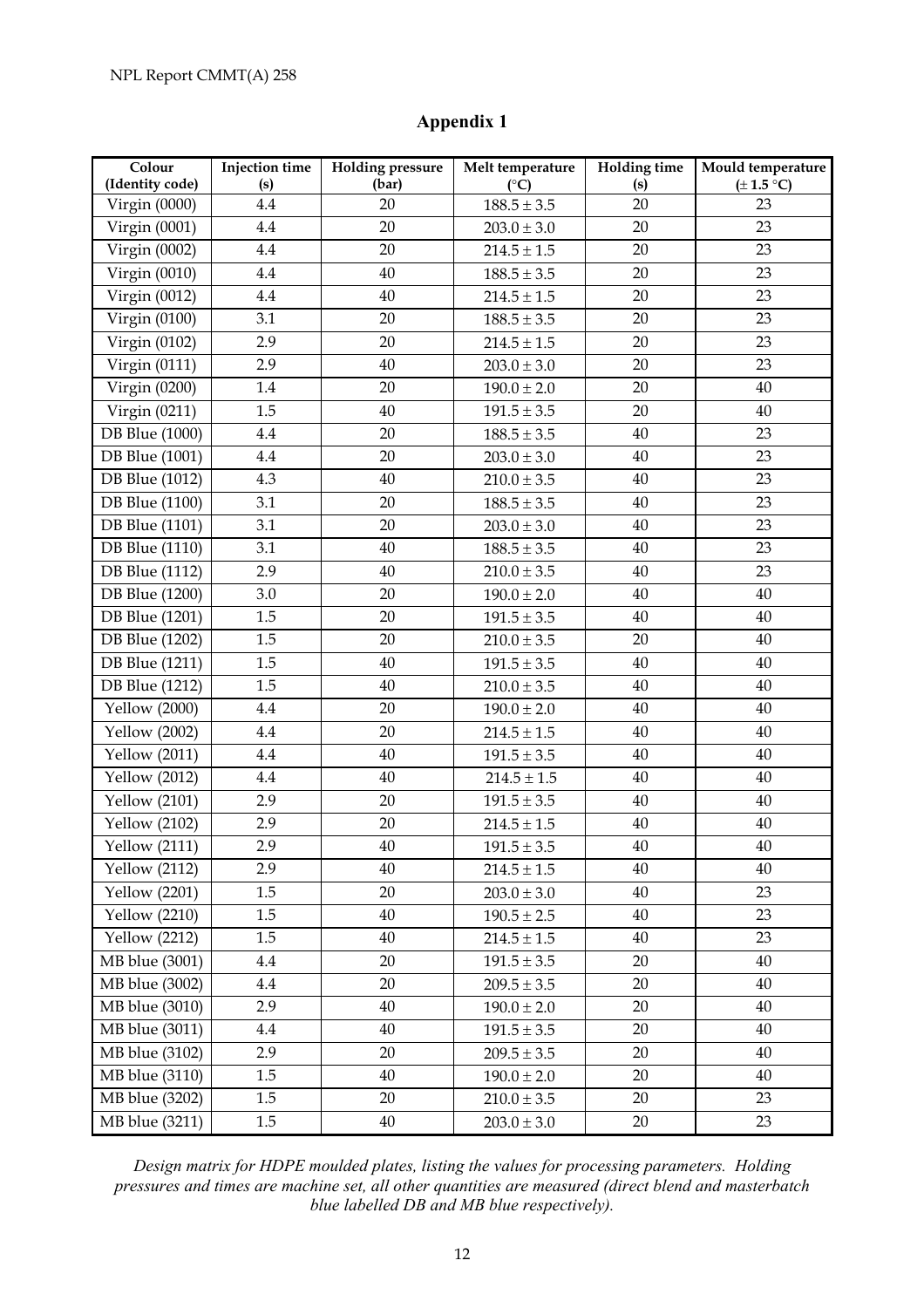### **Appendix 2**

| Colour                | Young's modulus | Maximum yield    | Failure strain | <b>Impact energy</b> | Impact energy       | Plate thickness |
|-----------------------|-----------------|------------------|----------------|----------------------|---------------------|-----------------|
| (Identity code)       | (GPa)           | stress (MPa)     | $(^{0}/_{0})$  | (failure) (J)        | $(\text{peak})$ (J) | $(\pm 0.01$ mm) |
| Virgin (0000)         | $1.31 \pm 0.05$ | $20.37 \pm 0.09$ | $115 \pm 42$   | $20.96 \pm 0.58$     | $15.19 \pm 0.36$    | 3.84            |
| Virgin (0001)         | $1.32 \pm 0.06$ | $20.48 \pm 0.03$ | $97 \pm 26$    | $20.83 \pm 0.13$     | $14.79 \pm 0.05$    | 3.83            |
| Virgin (0002)         | $1.35 \pm 0.03$ | $20.59 \pm 0.05$ | $138 \pm 35$   | $20.82 \pm 0.20$     | $15.44 \pm 0.59$    | 3.82            |
| Virgin $(0010)$       | $1.33 \pm 0.02$ | $20.46 \pm 0.06$ | $106 \pm 40$   | $21.23 \pm 0.31$     | $15.12 \pm 1.17$    | 3.93            |
| Virgin (0012)         | $1.32 \pm 0.02$ | $20.21 \pm 0.04$ | $130 \pm 44$   | $21.53 \pm 0.26$     | $16.00 \pm 0.32$    | 3.99            |
| Virgin (0100)         | $1.36 \pm 0.03$ | $20.59 \pm 0.05$ | $123 \pm 39$   | $20.67 \pm 0.31$     | $15.54 \pm 0.38$    | 3.83            |
| Virgin (0102)         | $1.29 \pm 0.04$ | $20.18 \pm 0.07$ | $105 \pm 27$   | 20.43                | 14.75               | 3.84            |
| Virgin (0111)         | $1.34 \pm 0.01$ | $20.26 \pm 0.05$ | $137 \pm 30$   | $21.28 \pm 0.16$     | $15.37 \pm 0.22$    | 3.95            |
| Virgin (0200)         | $1.40 \pm 0.04$ | $20.86 \pm 0.12$ | $77 \pm 5$     | $21.12 \pm 0.20$     | $14.62 \pm 0.97$    | 3.83            |
| Virgin (0211)         | $1.36 \pm 0.02$ | $20.82 \pm 0.07$ | $75 \pm 6$     | 21.62                | 15.08               | 3.95            |
| <b>DB</b> Blue (1000) | $1.15 \pm 0.04$ | $19.47 \pm 0.05$ | $145 \pm 42$   | $20.51 \pm 0.18$     | $14.23 \pm 0.45$    | 3.82            |
| DB Blue (1001)        | $1.23 \pm 0.05$ | $19.64 \pm 0.03$ | $164 \pm 44$   | $20.80 \pm 0.25$     | $13.67 \pm 0.47$    | 3.82            |
| <b>DB</b> Blue (1012) | $1.21 \pm 0.04$ | $19.68 \pm 0.07$ | $127 \pm 27$   | $21.15 \pm 0.22$     | $14.51 \pm 1.42$    | 3.95            |
| <b>DB</b> Blue (1100) | $1.23 \pm 0.09$ | $19.36 \pm 0.03$ | $132 \pm 35$   | $21.44 \pm 1.49$     | $13.55 \pm 0.93$    | 3.83            |
| <b>DB</b> Blue (1101) | $1.19 \pm 0.05$ | $19.52 \pm 0.07$ | $158 \pm 30$   | $20.38 \pm 0.18$     | $14.58 \pm 0.13$    | 3.82            |
| <b>DB</b> Blue (1110) | $1.22 \pm 0.02$ | $19.78 \pm 0.01$ | $115 \pm 53$   | $20.39 \pm 0.19$     | $14.43 \pm 0.68$    | 3.91            |
| <b>DB</b> Blue (1112) | $1.20 \pm 0.02$ | $19.58 \pm 0.04$ | $154 \pm 65$   | $21.14 \pm 0.36$     | $15.07 \pm 0.79$    | 3.94            |
| <b>DB</b> Blue (1200) | $1.19 \pm 0.09$ | $19.79 \pm 0.06$ | $79 \pm 12$    | $20.83 \pm 0.47$     | $14.46 \pm 0.35$    | 3.82            |
| DB Blue (1201)        | $1.21 \pm 0.06$ | $19.34 \pm 0.05$ | $82 \pm 7$     | $20.41 \pm 0.26$     | $14.57 \pm 0.24$    | 3.85            |
| <b>DB Blue (1202)</b> | $1.22 \pm 0.02$ | $19.85 \pm 0.06$ | $83 \pm 3$     | $20.89 \pm 0.31$     | $14.38 \pm 0.43$    | 3.86            |
| <b>DB</b> Blue (1211) | $1.23 \pm 0.02$ | $20.23 \pm 0.09$ | $79 \pm 6$     | $20.74 \pm 0.27$     | $14.73 \pm 0.77$    | 3.93            |
| <b>DB</b> Blue (1212) | $1.25 \pm 0.02$ | $19.87 \pm 0.02$ | $105\pm50$     | 21.75                | 13.70               | 3.99            |
| Yellow (2000)         | $1.35 \pm 0.06$ | $20.59 \pm 0.10$ | $82 \pm 8$     | 20.59                | 14.75               | 3.83            |
| Yellow (2002)         | $1.37 \pm 0.06$ | $20.42 \pm 0.08$ | $99 \pm 36$    | 20.50                | 14.26               | 3.83            |
| <b>Yellow</b> (2011)  | $1.41 \pm 0.02$ | $21.00 \pm 0.05$ | $78 \pm 13$    | 21.35                | 13.93               | 3.93            |
| <b>Yellow</b> (2012)  | $1.38 \pm 0.01$ | $20.79 \pm 0.08$ | $93 \pm 20$    | 21.00                | 14.55               | 3.97            |
| <b>Yellow</b> (2101)  | $1.32 \pm 0.07$ | $20.40 \pm 0.09$ | $80\pm5$       | 21.07                | 12.85               | 3.84            |
| <b>Yellow</b> (2102)  | $1.32 \pm 0.06$ | $20.50 \pm 0.10$ | $85 \pm 14$    | 20.52                | 13.21               | 3.83            |
| Yellow $(2111)$       | $1.35\pm0.02$   | $20.65 \pm 0.06$ | $105\pm55$     | 21.08                | 13.94               | 3.96            |
| Yellow $(2112)$       | $1.38 \pm 0.03$ | $20.84 \pm 0.05$ | $81 \pm 5$     | 21.16                | 14.16               | 3.97            |
| <b>Yellow</b> (2201)  | $1.38 \pm 0.03$ | $20.38 \pm 0.03$ | $75 \pm 5$     | 20.41                | 14.07               | 3.84            |
| <b>Yellow</b> (2210)  | $1.36 \pm 0.01$ | $20.41 \pm 0.07$ | $83 \pm 9$     | 20.92                | 14.02               | 3.93            |
| <b>Yellow</b> (2212)  | $1.36 \pm 0.01$ | $20.59 \pm 0.04$ | $97 \pm 16$    | 20.97                | 13.39               | 3.97            |
| MB blue (3001)        | $1.34 \pm 0.04$ | $20.05 \pm 0.06$ | $162 \pm 64$   | 21.07                | 12.81               | 3.83            |
| MB blue (3002)        | $1.36 \pm 0.03$ | $20.10 \pm 0.04$ | $131 \pm 37$   | 21.05                | 13.49               | 3.84            |
| MB blue (3010)        | $1.39 \pm 0.06$ | $20.70 \pm 0.06$ | $121\pm30$     | 21.10                | 13.92               | 3.93            |
| MB blue (3011)        | $1.32 \pm 0.03$ | $20.18 \pm 0.14$ | $102 \pm 11$   | 21.47                | 13.82               | 3.95            |
| MB blue (3102)        | $1.30 \pm 0.04$ | $20.10 \pm 0.03$ | $101 \pm 4$    | 21.33                | 12.48               | 3.84            |
| MB blue (3110)        | $1.31 \pm 0.02$ | $20.29 \pm 0.06$ | $99 \pm 11$    | 21.14                | 13.5                | 3.93            |
| MB blue (3202)        | $1.28 \pm 0.02$ | $20.26 \pm 0.07$ | $85 \pm 12$    | 21.59                | 12.95               | 3.85            |
| MB blue (3211)        | $1.33 \pm 0.03$ | $20.37 \pm 0.04$ | $140 \pm 71$   | 21.44                | 13.30               | 3.93            |

*Young's modulus, yield stress, failure strain and impact energies for the mouldings together with the mean thickness of each batch of plates. These data represent the averages and standard deviations of five tests (where no standard deviation is quoted the results are the average of three measurements).*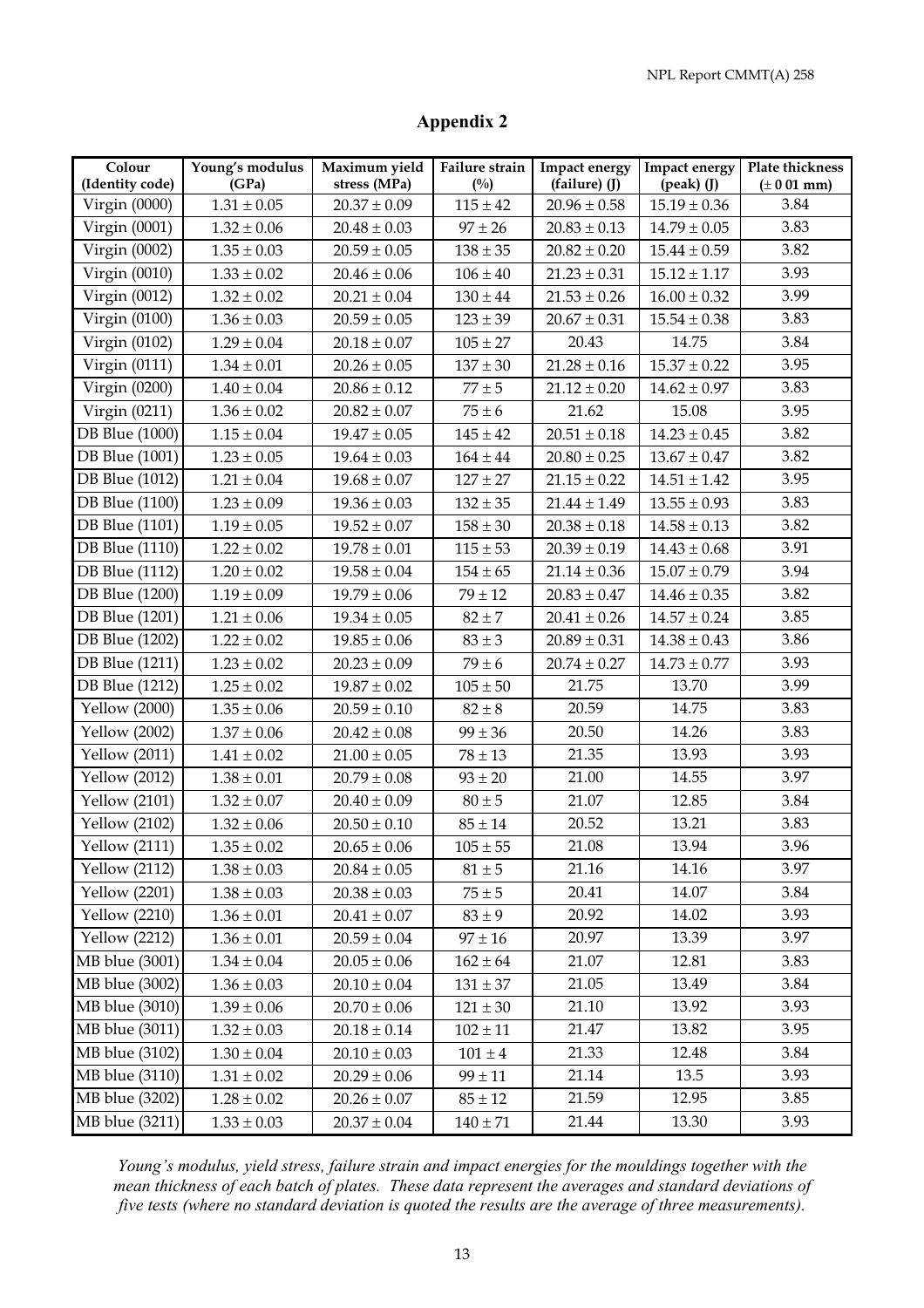

Figure 1 – Design and dimensions of moulding cavity; (a) in-plane and (b) thickness.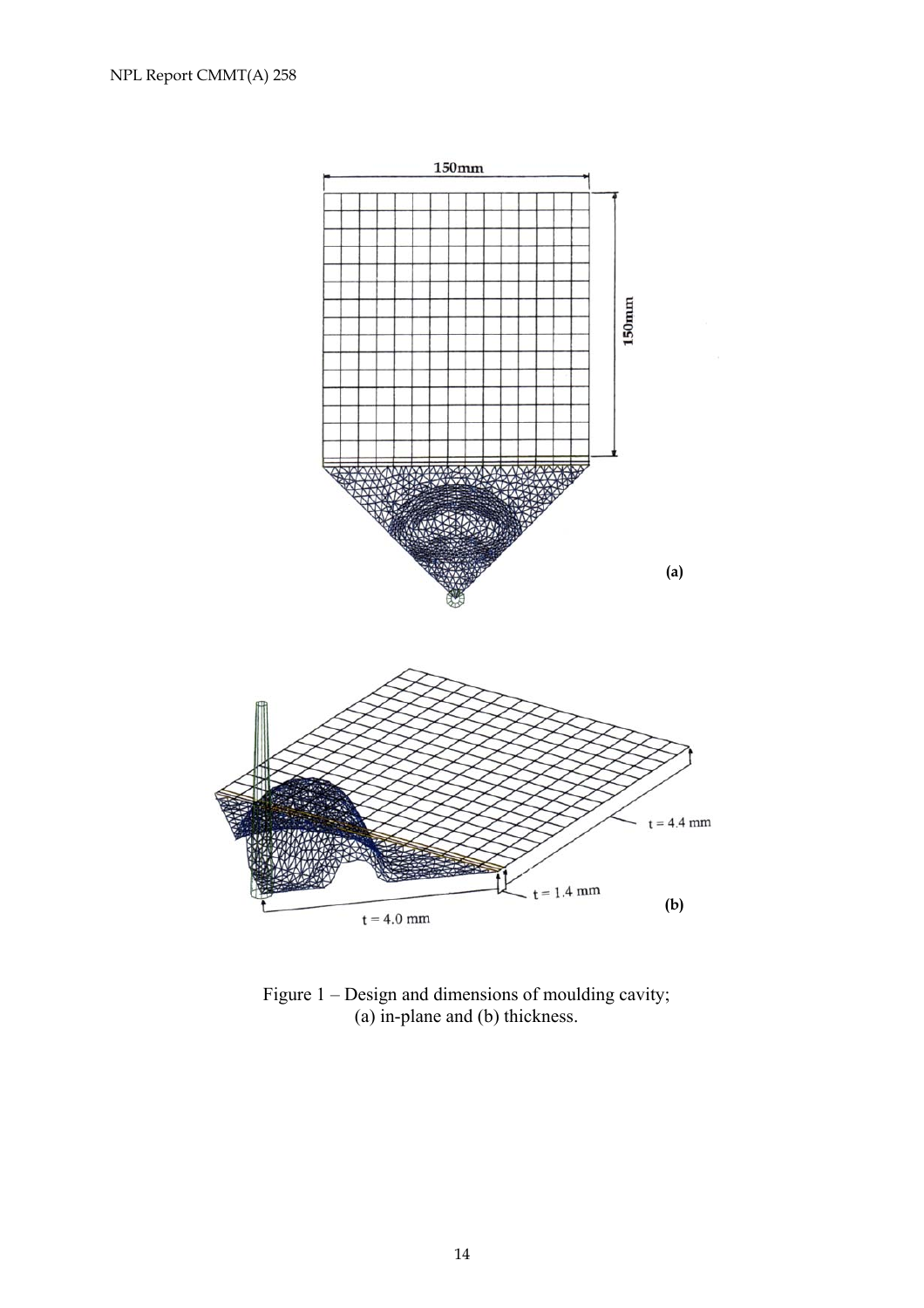

Figure 2 – Schematic diagram of the location and orientation of testpieces machined from each moulded plate (dimensions marked in mm).



Figure 3 - Typical tensile and impact specimens; from the top: masterbatch yellow, direct blend blue, virgin and masterbatch blue.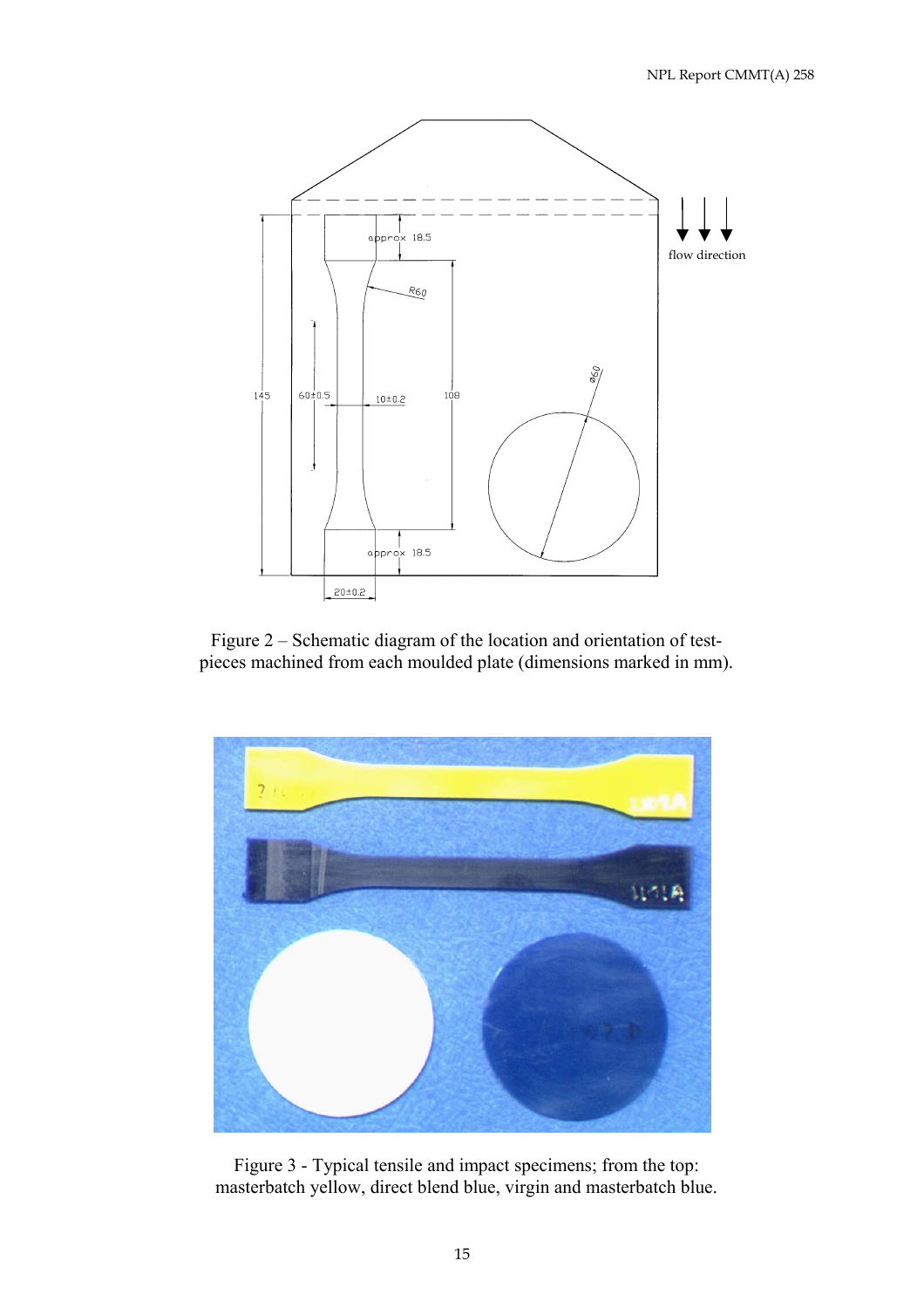

Figure 4 – Average batch results and standard errors for (a) Young's modulus and (b) maximum yield stress (direct blend and masterbatch blue labelled DB and MB blue respectively).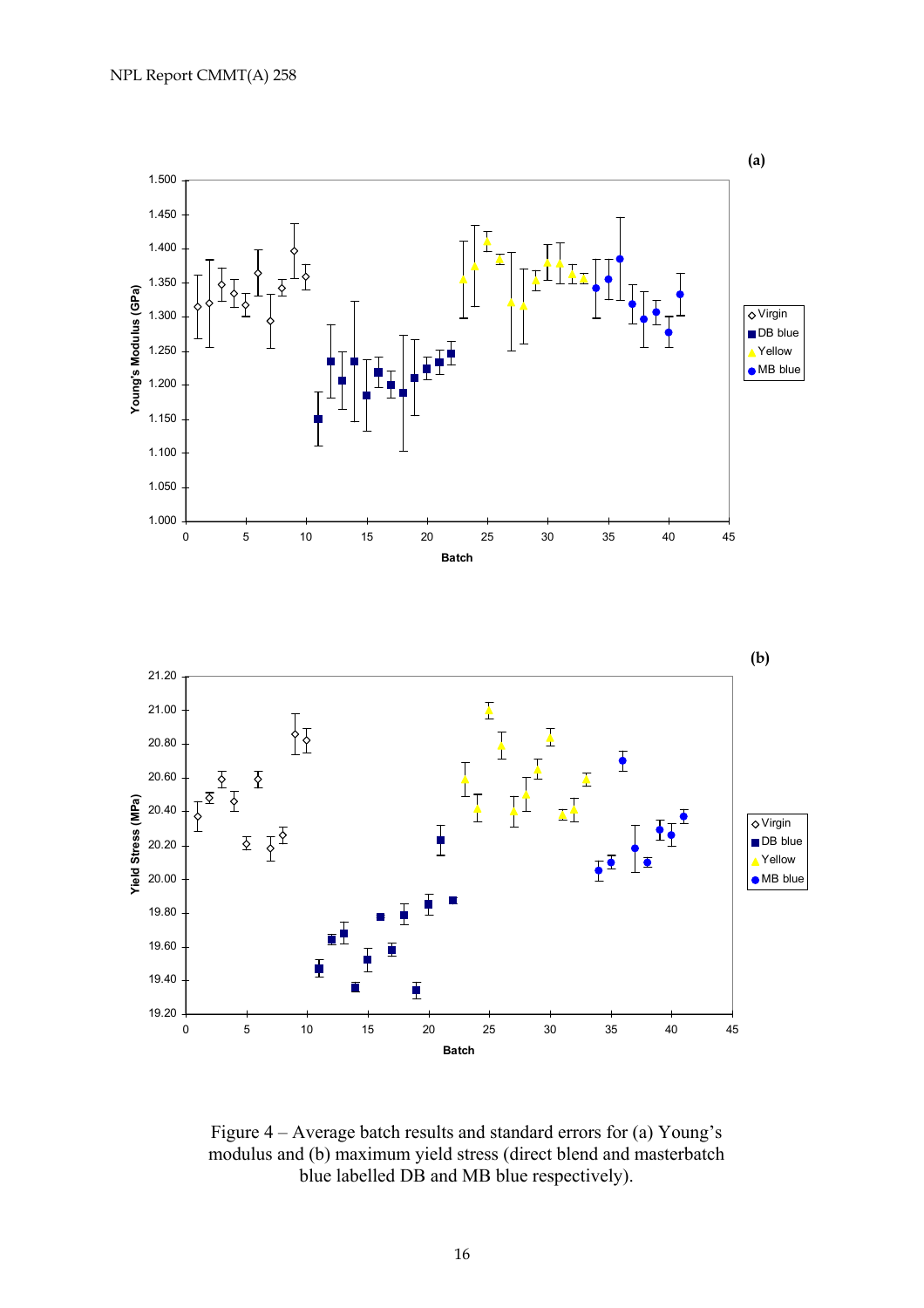

Figure 4 – Average batch results and standard errors for (c) failure strain and (d) peak impact energy (direct blend and masterbatch blue labelled DB and MB blue respectively).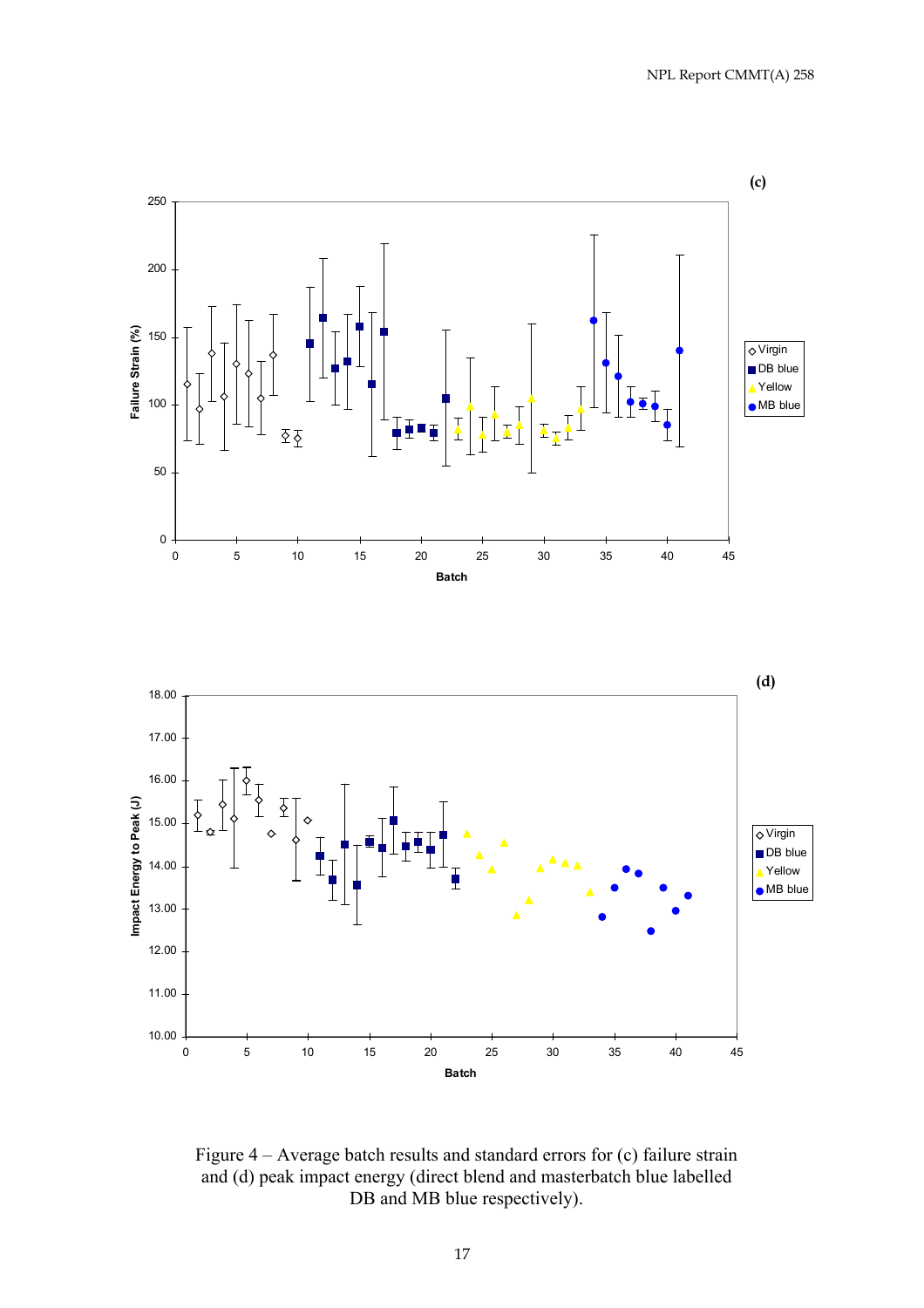



Figure 5 – ANOM results for (a) Young's modulus and (b) maximum yield stress (dashed lines represent the global average).

18